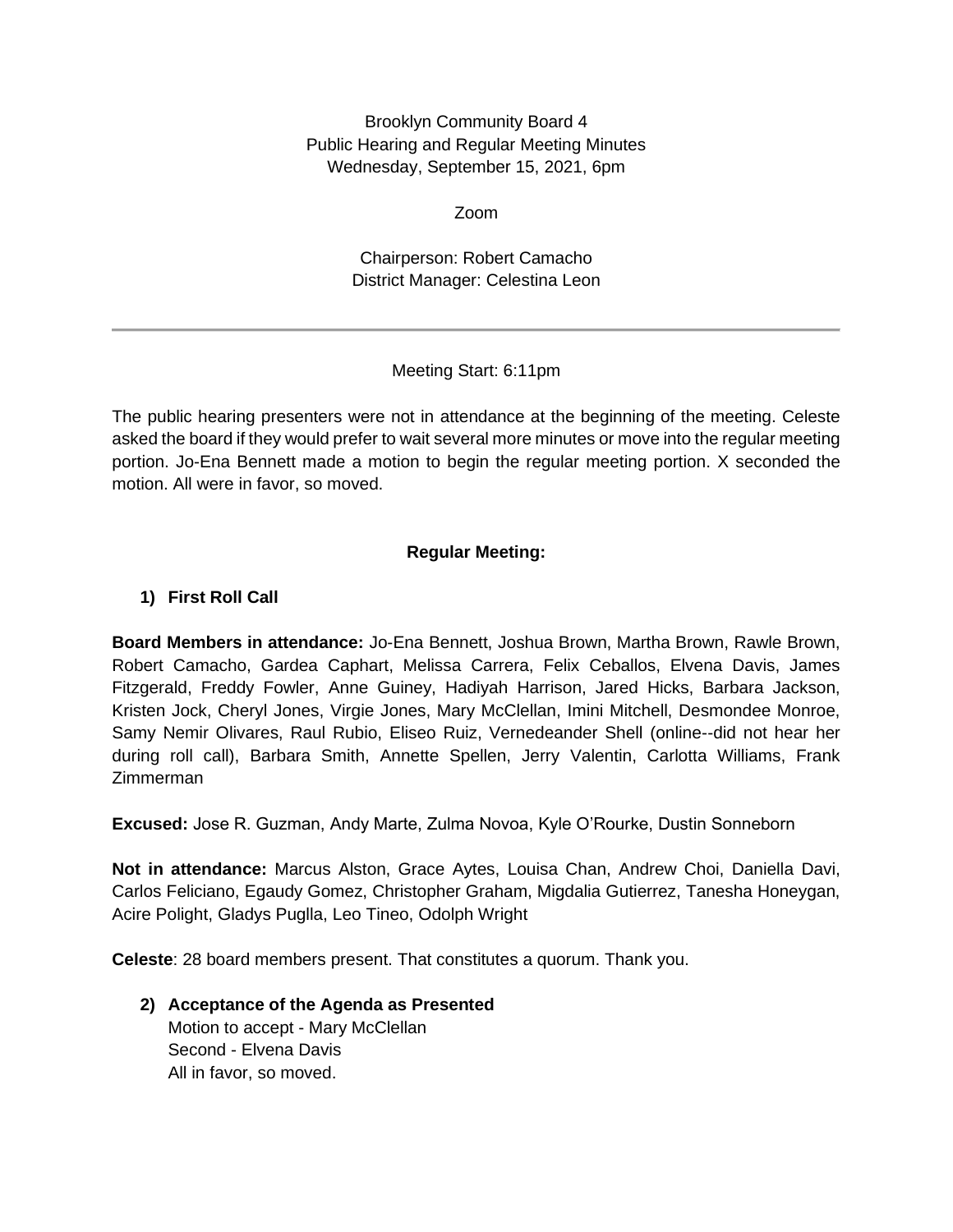#### **3) Acceptance of the Previous Meeting Minutes**

Celeste explained that there was a technical issue during the last meeting and she is still working on the minutes. She asked the board for a motion to table until next month. Motion to table - Martha Brown Second - Barbara Jackson All in favor, so moved.

### **4) Chairperson's Report**

We met with the Captain and Commanding Officer, due to crime at Hope Gardens. On Monday 20th, ACT meeting. On Tuesday June 29<sup>th</sup>, CB4 HHSV Committee 6pm-8pm. On Thursday July  $1<sup>st</sup>$  at 11am, the precinct and I met with new officers on a roll call. On Thursday July  $4<sup>th</sup>$  at 5pm, Sanitation workgroup. July 2nd at 11am, meeting new officers there at Knickerbocker again. On Friday July  $2<sup>nd</sup>$ , I met with the RAD team at Hope Gardens to make sure that our people and our garden are taken care of and all the complaints. We also met with RAD and elected officials on July 13<sup>th</sup>, Tuesday at 6pm because there have been a lot of problems that were written down from other elected officials to the district attorney to make sure that the crime in Hope Gardens is taken care of. Thursday July 15<sup>th</sup>, I met again with the CEC this time in person at IS 383.

Friday the 16th at 11am, Celeste and I met with RiseBoro, Scott and Maria Viera on the agenda was a presentation/overview of pending RiseBoro affordable housing projects. On Tuesday July 20, the BCP. On Thursday July 22 at 7pm, the patrol borough of North Mascol and I met. On Thursday the 29th at 6pm, 422 Central Ave meeting in person. Saturday, July 31 at 5pm Dor Dor event--invited me in for a meeting. They're opening to the community to listen; I was one of the persons to talk. They wanted to know what the board community board is all about what's going on in the community. And Monday August 2 at 3pm, meeting with Chief Harrison also community partners. We also walked through the same day. I had a walkthrough with elected officials on August 5 at 11am. In August, I went to a mural that the young kids did. I think it was some of the youth from St. Nicholas, if I'm not mistaken, or I know one of the youth groups over there. They did a beautiful mural. I got to go see this at 260 Meserole. I went there which is nice from 2pm to 5pm. Weirfield one day had a carnival art craft in the park. On Thursday August 5th at 7pm, parliamentarian zoom meetings city wide workshop. I think some of you got into that workshop. That was on a Friday, August 6 at 10pm. We met Saturday, the 7th with Woodbine Block Association Garden and I made pickles. I never thought I would make pickles. They taught us to make pickles. I don't eat pickles but since they did it. They're so good. And then with the juice that was leftover.

On Tuesday August 5pm, Zoom arts and culture workshop group or group. On Tuesday the 16<sup>th</sup>, experienced trainee meeting with MTA NYCT. This is the permanent youth and education committee checking out some of the contracts that are going through the DYCD. On Wednesday the 11th 12:30pm, open meeting law meeting. They told us what to do in regard to what the open law meeting says. And they gave us PPE. Me and Celeste went down there to pick them up. Aug 12<sup>th</sup>, a walk-through Knickerbocker Plaza with DOT to see the programming to see what it looks like to make sure we're all important. Hopefully, we should start programming and they could do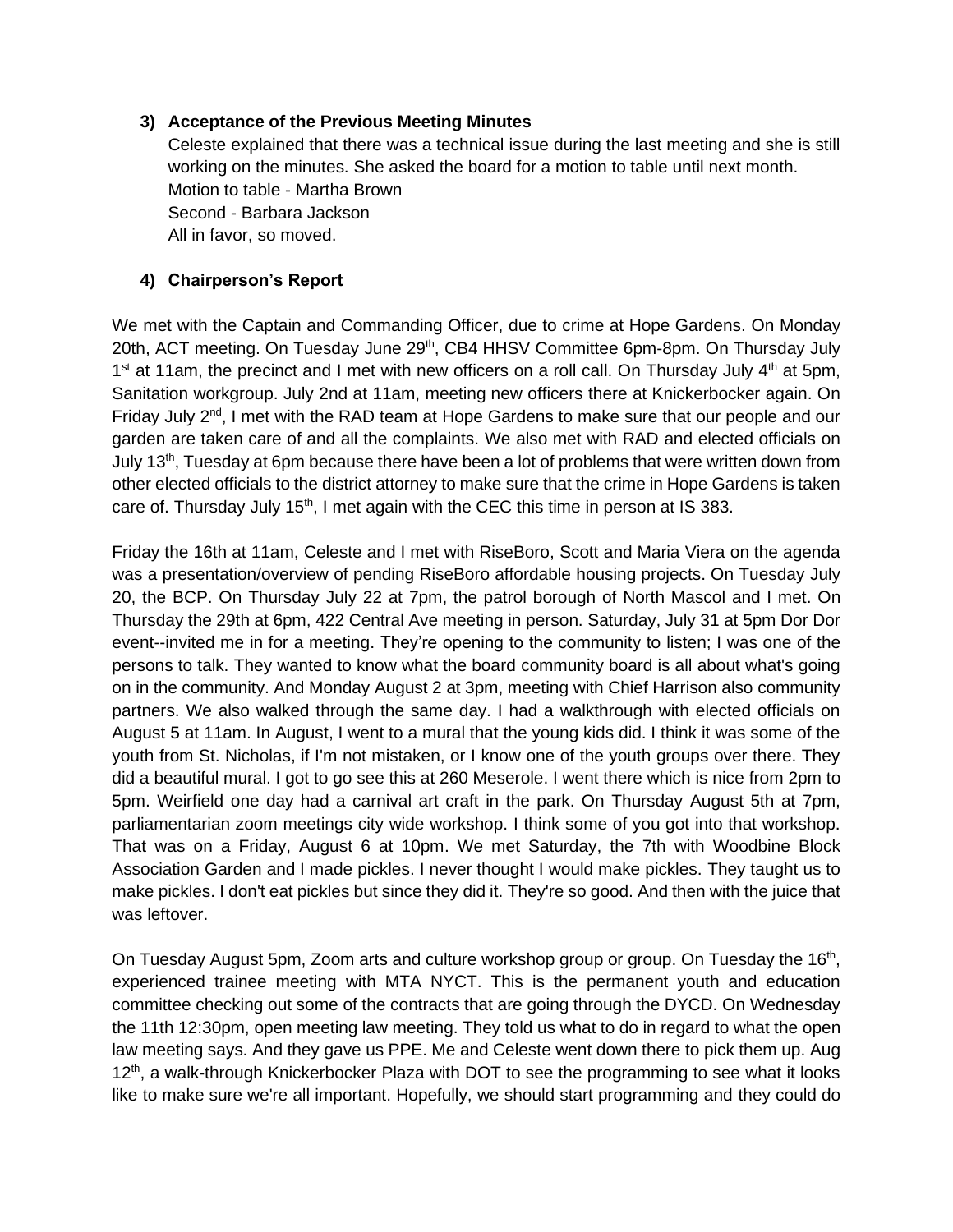something on Friday the 13th. I want to talk. They got a big place there. They want to work with us. They want to do things in the community. They just purchased that big place. Yeah, remember it's a place where they could give us complaints about the music. And the guy is slated to try to do everything.

Then on Sunday the 15<sup>th</sup>, the march for gun violence with Maritza Davila. Then on Monday, August 16 at 2pm, I went to a rally. I saw myself in the news. I was in the news with rallying and because over time, you'll see what's going on in Rikers Island. On Tuesday August 17<sup>th</sup>, 422 Central Hope Gardens and Captain meeting. On Wednesday, August Cops and Kids block party. Let me tell you, this NCO officer, one of the sweetest young girls. They came with me. We walked around. People donated money to this blog party for a minute. He was telling you, they gave ice cream, horses, everything for free, burgers. These officers went above and beyond, and they came and they did it. They serve our community. And I take my hat off to these two young ladies. They were awesome and no it was hard. But we went out there and the community everybody gave from \$10 to \$5. And everything was paid. No money can everybody donate and they would pay. We had the bouncy ball. We had a dunk tank as you saw on Twitter later on one of my NCO officers asked them to dunk them but they did. It was a great block party.

We also went that Thursday 5:30pm CEC 1300, Greene IS 383. On Saturday the 21<sup>st</sup>, Family day at Hope Gardens, I went past Saturday. I went to Cooper Block, Mr. Barnes Block Association. That Saturday, I also want to sell my art. Maria Hernandez. Monday the 23<sup>rd</sup>, EPTS and Parks Committee at 6pm to the 24th. And I also want to thank all the board chairs for these committees. We know they will all have their issues that need to be taken care of and they met and we met our person and we got the job done. On August 24<sup>th</sup>, chairperson meeting, we met in regards to the new chairpersons that are on a committee for the new year. On Tuesday August 31<sup>st</sup>, at CB4 6pm the EDC and PLC committee.

On Wednesday September 1st 6pm, the executive board. Thursday September 2<sup>nd</sup>, sanitation workgroup. On Wednesday, we went to 195 Linden. We thought we were going to have a meeting with the people and check out the tables that we have. So when I need to do anything on Thursday or not Wednesday the eighth at 4pm board meeting was on zoom, on Thursday night at 9:30 to five the budget consultation. We started on Friday, we wanted to see what was going on with our building, our community board building, which is 1420. We met with the person that's in charge. We sat down with him Dr.Igwe, you know he was on the board a long time ago. We met him. He was happy that we were there. Everything is taken care of. We're trying to work with him if we have open spaces to see what we can do with these open spaces. So hopefully, we can do programming in some of these open spaces they have to read so I don't know how it's going to work. Today the 15th the clergy council meeting. Oh, yesterday the 14th I was in the town meeting. I don't know. I don't know how she does it. The whole buildings with all the complaints and issues and also as you know, some of the buildings they got flooded in her garden.

We had 61 addresses impacted by the flow condition. We started a distracting word of at 3am 59 of the locations were cleared of water. three locations and process of closing being empty. Hot water service to 46 buildings have been restored. Including all high rises, senior buildings 85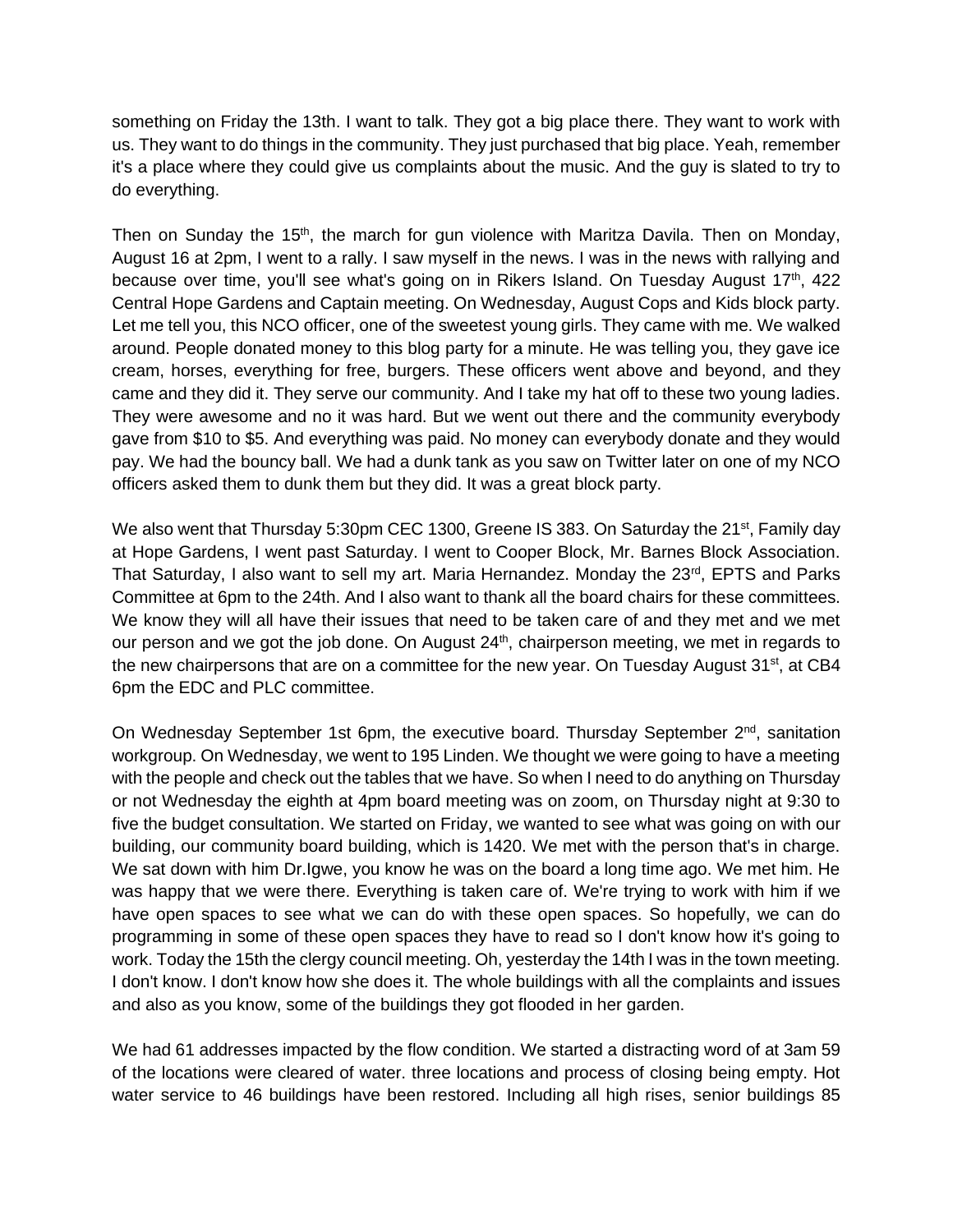Camaro and territory Wilson as well as 121 4160 mile and a half, which will be restored first thing in the morning, which was a 15 building to me 180 units do not have hot water, they have electrical issues. They're working on the panels now. One building does not have gas, the FDNY shut it off from the street. No stove, no plumbing, investigating, no hot plates have been given to the residents or elevators have fully elevated service restored. Approximately 40 apartments have ground flooding. First on site remediation company, extract the water from apartments with leaks or units and repair the process. Repeat. Pinnacle, the general contractor, 17 flopped on state to vendors extracting water in the basement. It's been hard. A lot of people have to be moved out, put in hotels. As of now, there's a list of some of the buildings. And that is my movie for the summer. Any questions, comments, concerns? Thank you. Celeste.

**Celeste**: Thank you Mr. Camacho. Alright, just checking in again. I believe city planning should be here, Alexandra.

**Alexandra**: Yes, I'm here. My apologies for the delay.

**Celeste**: no problem. So I'm going to go ahead and try to fix a few things. And before I do just a few housekeeping notes. So this is a new format everyone. So please bear with us while we become more accustomed to it. Just to confirm I know Miss McClellan asked this earlier. But for those that are on the phone, yes, if you press star six that allows you to mute. And for everyone else, we appreciate your patience as well with any questions in the chat. I'm the only one answering the chat and trying to monitor everything else behind the scenes. We did have some folks that had issues getting on this evening. So I was trying to take care of that before we move on to the next part of the meeting. So just give me one moment. Okay, whenever you're ready to get started.

#### **Public Hearing (started at 6:36pm):**

**Alexandra**: Hi, good afternoon, I'm happy to see you're here. I hope that you had a nice summer regardless of everything that it's happening. I'm here today doing by two colleagues from the Department of city planning Ben Hoff and just say that I want and also the role of a colleague from DOT, in order to present a recap of the zoning text amendment that we're putting in front of all the boards to facilitate the removal of some obstacles that are right now are in the zoning tax to facilitate sidewalk cafes as part of the border approach for the permanency of the open restaurants program. This presentation, the longer version of this presentation, was already shared with the lenders committee meeting in July and we had a very interesting conversation together and we're here to recap the conversation. And so the more that we can answer other questions or comments that you have. So, pre COVID Let me minimize. Okay. So pre COVID this was the main three out that a restaurant call serves like outside their regular spaces. So under the zoning rules, which are now suspended, there were three ways cafes could be located in the city, most commonly the unenclosed sidewalk cafe, which already allows for this variable movable tables, chairs, and fencing. Without overheads, we also have this type of cafe, which is a small, unenclosed Cafe, which doesn't contain more than a row of tables. And then we also have the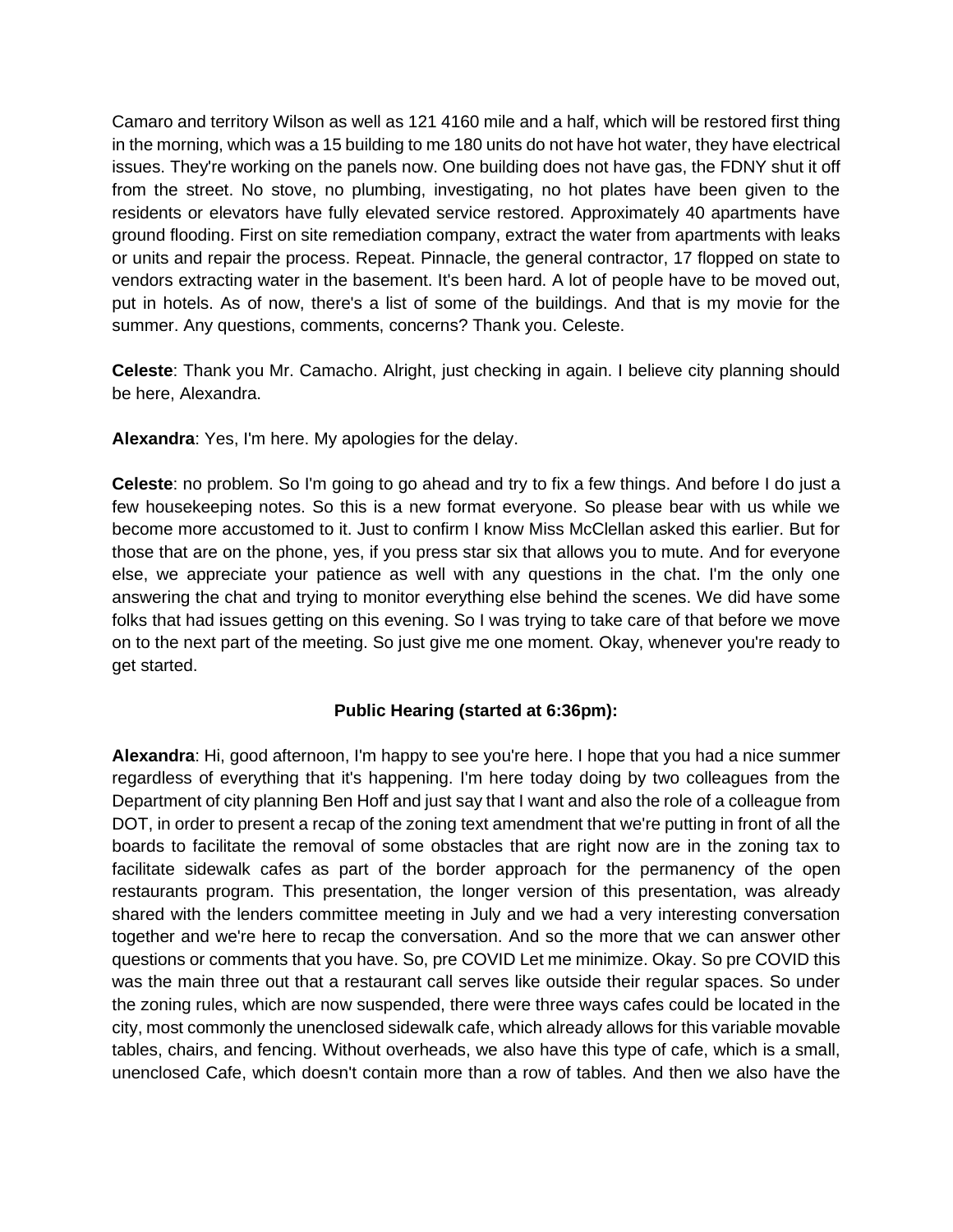enclosed cafe, which has more extensions along the sidewalk, but also for living with building materials.

That was pre COVID. So during the pandemic, in order, and since New York was going through everything that we know, the government suspended the existing regulations through an emergency executive order to allow for restaurants to use space from the public rearm to conduct their businesses, which it was called in this program that is called Open restaurants. Since lunch a year ago, almost 11,000 restaurants around the city have participated that allow for 100,000 jobs to be preserved. So what we learn from that whole experience is that some things work and some other things didn't work. On the positive side, none of the geographies were off limits. So unlike the pre emergency sidewalk program, a restaurant with a ground floor frontage, had to meet certain criteria to participate. So the program was free, and extremely easy to access, there weren't all the fees and all other permits were removed in order for the restaurants to be able to use the product round for the business to activate and maintain this type of activities. And the third was the success in many locations. But not all of the use of the roadway feeding as an option for the restaurants. But that also created some challenges, which we knew that there isn't clarity, consistency, and communication on the walls. The way that the will wave is occupied is not regulated. There were issues about simulation, parking, public health, some compliance or resources or challenges. And then like evaluating also, how do some other flexibility in a special time, I love for the restaurants to serve. But what things that we'll learn from this program to be maintained in the future versus which were the ones that were only for today because of the emergency. So when that scope is there the administration is seeking to make more flexible rules for restaurants to be able to use a different mechanism. Different regulations are put in place for their businesses, and also we don't have them right now.

All those rules flesh out once because they're still being considered and studied and analyzed by different agencies. One thing that came very clear from the very beginning is there was one obstacle in zoning that could be removed in order to facilitate their condition on the site, specifically for moving obstacles for restaurants. Many zoning districts that right now cannot exist without the sidewalk as a sidewalk affair. To remove that obstacle, something similar to what we presented to you about the health and fitness facilities that we discussed in June removing an obstacle that makes him go to a process So having to pay fees and tax time, the same is happening here with the condition of the patient officer. So this tax amendment is all about expanding the universe that allows the geographies of where sidewalk affairs can be implemented, removing all those processes through the zoning tax. And also introducing some tax that makes sure that any grandfather existing in closed affects women, because obviously the idea is not to harm the ones that are existing right now on this side. So how will this improve the current condition of the city particularly for their sidewalk cafes, Sony HelpAge geographic restrictions of where these cafes where allow the full view through our zona interactive map that we have where the center like using a layer, but in here we have a map, where all the residential areas for example, blue, and some are specific. Especially here there is a red sidewalk, our first one of those allow, and then topographers in the green areas and close on the purple one and the small ones in certain specific areas of the city. So importantly, you can see that a lot of the areas where allowed or even in sidewalks though right now we know various commercial activity,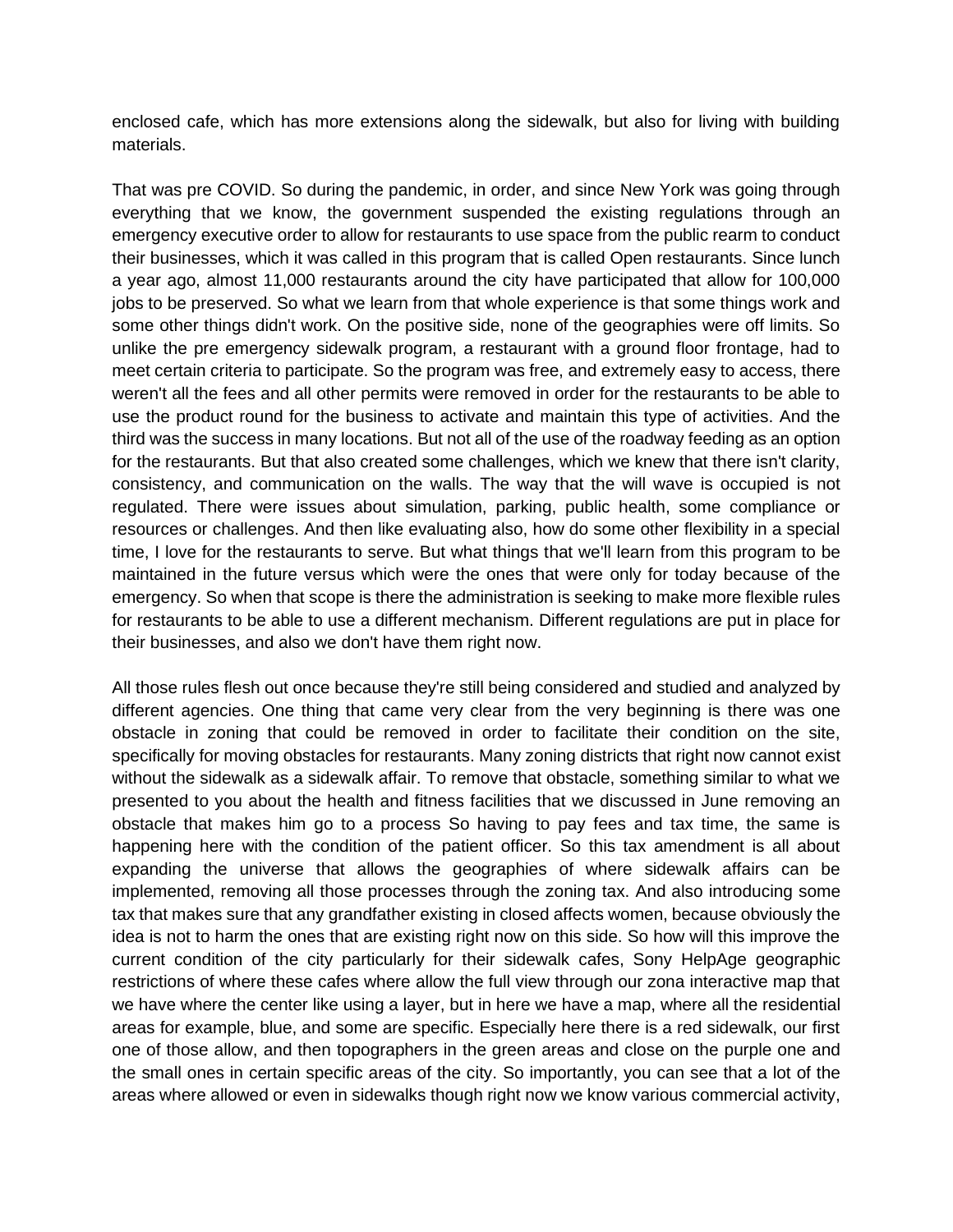there's a restaurant but zoning no farther than residential areas. This happens a lot in the Philippines in this text amendment will facilitate that condition. So there's the same as before in terms of how many of these revelations will be impacted by zoning in terms of 20 over 2500 restaurants participating in the open restaurants program. And the solid proposal will allow those cafes to maintain that same will condition number three condition we're talking about the sale condition. So we have it here on the map. We're going to dive into Bushwick in a second. But you can see the high concentration in the blue dots. There are a lot of restaurants for the sidewalk office seating that are currently located in residential districts. And the red ones are especially prayer This is on Broadway in Bushwick. Because of that. This you're very familiar with the various other types. And this is a perfect example of a raw phone referee in the residential district. Sometimes you can see a block front or a street that has almost everything is residential on the block, but maybe just a corner has a restaurant has a baby. And that restaurant can have some seating inside of them. If you go to zoning, which is very technical, I know but if you go to zoning and you check, technically, that residential, because it's residential, I doesn't have a commercial overlay or that zoning legality that will make them here but because they were there before zoning, they can then the thing that we're trying to remove is the fact that clients I work for rules, wanting allow them to have the CD because they're not like on the establishment to have a preference. So this is one of the conditions that I feel like most important, especially for the residential areas of your community. Other cleanups because as we explained to you either solid text amendments or 1% over the spring, we usually also take this opportunity to do some cleanup and clarification to the zoning tax. So some definitions and cross reference frames. Moving. The tech sector includes operable windows that serve other restaurants, which are also defining zoning removing enclosure provisions in certain types. And some more and clarifying the use of silent widening, to not conflict with will become a permanent problem. Right now, in green, in this map that is zooming in the grocery, you can see all the sidewalks were sidewalk cafes, it's allowed versus the blue that is right now, but is not allowed. And then, which is like the majority of the community district, I will obviously get more opportunities when you get closer to the areas towards the West District.

So, before COVID from all the restaurants in addition passed, only 10 were licensed to be able to have tables on the sidewalk. And during COVID because of the flexibility that the program gave too many of the regulations within the project rearm around 79 restaurants signed up for the program, and many of them benefited from the use of the site. So right now, where we are, I thought I said the first thing that the first thing that was dirty disappeared. And the rest of the distance notice was the need to remove this obstacle for the use of the sidewalk turns zoning for the use of the restaurants and as the agencies together, led by duty, continue to craft all the rules and regulations that will become open restaurants. Part of those rules is regulating how the sidewalk will be used, how the curb cuts through the use in which conditions and how all of that will be later fleshed out by this program that it will have its own process of consultation. The deadline, this was specifically in July, this was preferred, at the end of the program, overcoming the voice of our precedent that the time to receive your comments. This lifesaver is September 27th. But as we always say, we understand that sometimes as the flows do not correlate, or another convenient to the tug of war activities. And I want you. I want to assure you we also did. If you can submit your comments on time. That's great. But don't let that line preclude you from submitted comments. The City Planning Commission is where we give your comments and for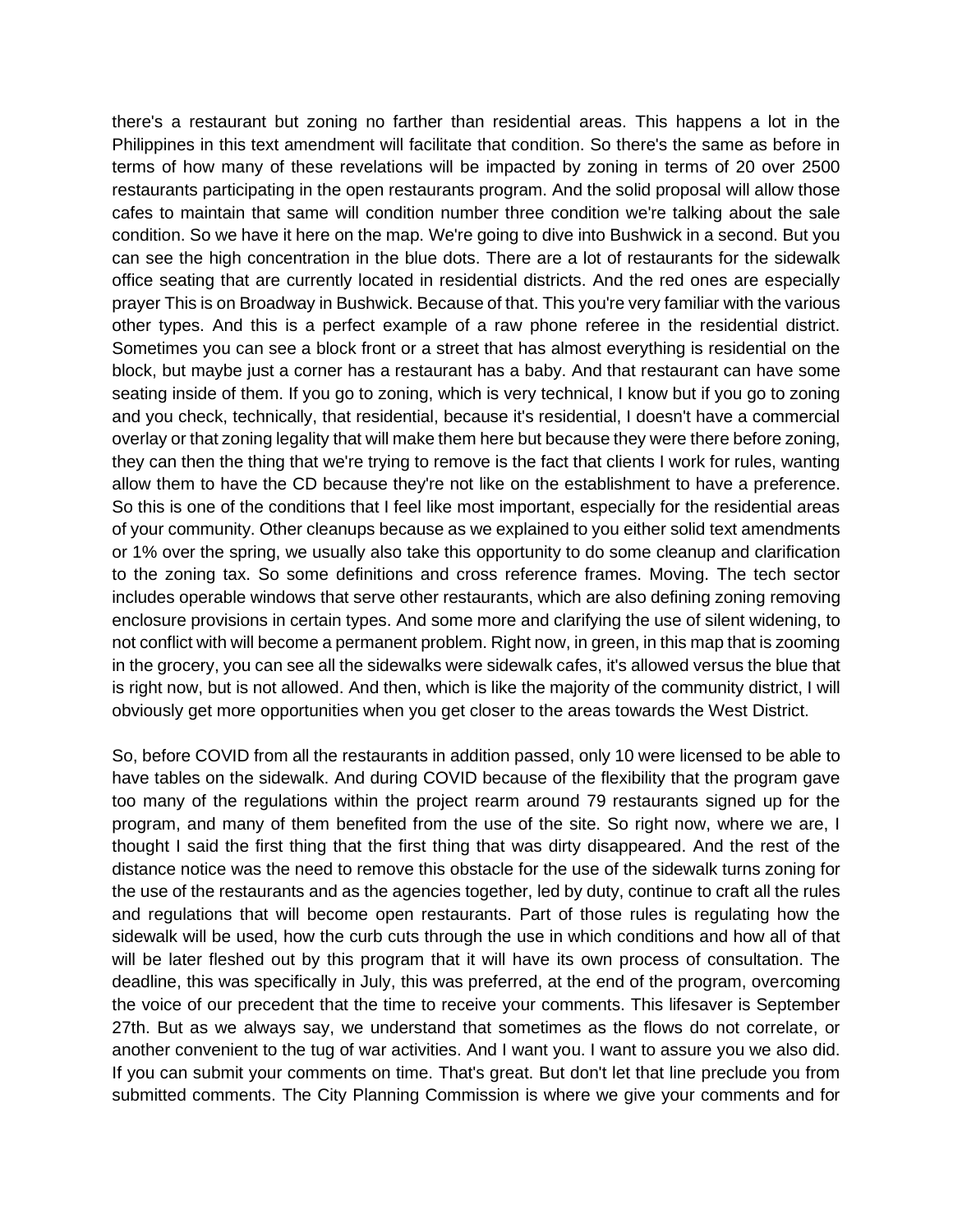them to take into consideration when we vote. They will take your comments and they will be theirs regardless of the date that it was received. And I and I know they're both up today we're discussing the next amendment that allows for the use of their sidewalk for women that have soccer. I know that there are no comments about the program, things that should be related versus things that shouldn't. That comment letter is one of the many opportunities that we can hear from you, the commission to hear for you because I hear from you directly what the commission can hear from you. And we can use that document also to advocate for what their career was. And I was briefer than they are when you're young when in too many details. But I'm here with my colleagues and happy to answer any of your questions. And if you want me to stop sharing my screen, please let me know.

#### **Q &A/Discussion:**

**Mr. Camacho**: I would like to speak on it, I know that there is no fee. As of now, right? There's no fee for doing it, people were doing it with no fee, right? So now, there is going to be a feat now, right? If it does get the text amendment gets approved. So they are, the risk will be a fee. So, we have 10 people that have the license, how many people? How many? How many people have a grandfather and not been there? 10 people got to show that to you if 10 people got the license? How many people were grandfathered in? Should we have 70 and only 79 participated in the program, right? But I know this one is 17. We are saturated with illegal ones. So what are you going to do with the people that are doing it illegal that you don't even have to show we want to change the text amendment and change it. Remember, people either pop some of these places, some of these places, now you're making an A make, we're gonna make it that's why we're saying in the final points and other people shout it down to community because on top of that people live and they can send it to two o'clock in the morning. Right. So we have to be careful with social care to make a recommendation and we tell you what we want. Because some of the people that do rent, these things aren't getting back to the community they live in, it was possible for you. And also they dump the garbage all over some of those places. If you see it's around some of these places with these things, and some of them are legal. One you're not checking up, I get rid of the ones that aren't easy. And we only did it because of COVID. Because we wanted the business to open so no one's inside, inside. But now it's going to open. He's going to do it for the summertime. How are people going to be in front of that? How can I even have more insight, and you're gonna have noise outside? There is no control when people leave? Are they going to be up on the outside? Now we have a problem. Now that's where the people you know, you can't control what is imagine controlling what's outside. And then you got a good picture. I'm gonna take what we got today, and I'm gonna take pictures of the location. Did I show the pictures? I'm gonna show you back pictures. And then we're gonna map them you're gonna take this board really needs to answer and make sure if you're changing the zoning, and allowing these people don't complain to the board. Well, we can't control. Now they have a right to do so. And they pay for it. You did that program and that's not all of our record, having a hard time and Williamsburg having a hard time with all the problems and I went to the meeting complaining about this. They don't want to change the zoning. To make sure we need to find out how many people are grandfathered in. You said only 10 people were manual. There's more to that than you say 95 people participated in the free 79 free program. Well, we got more than 70. So how is that in this garbage all over the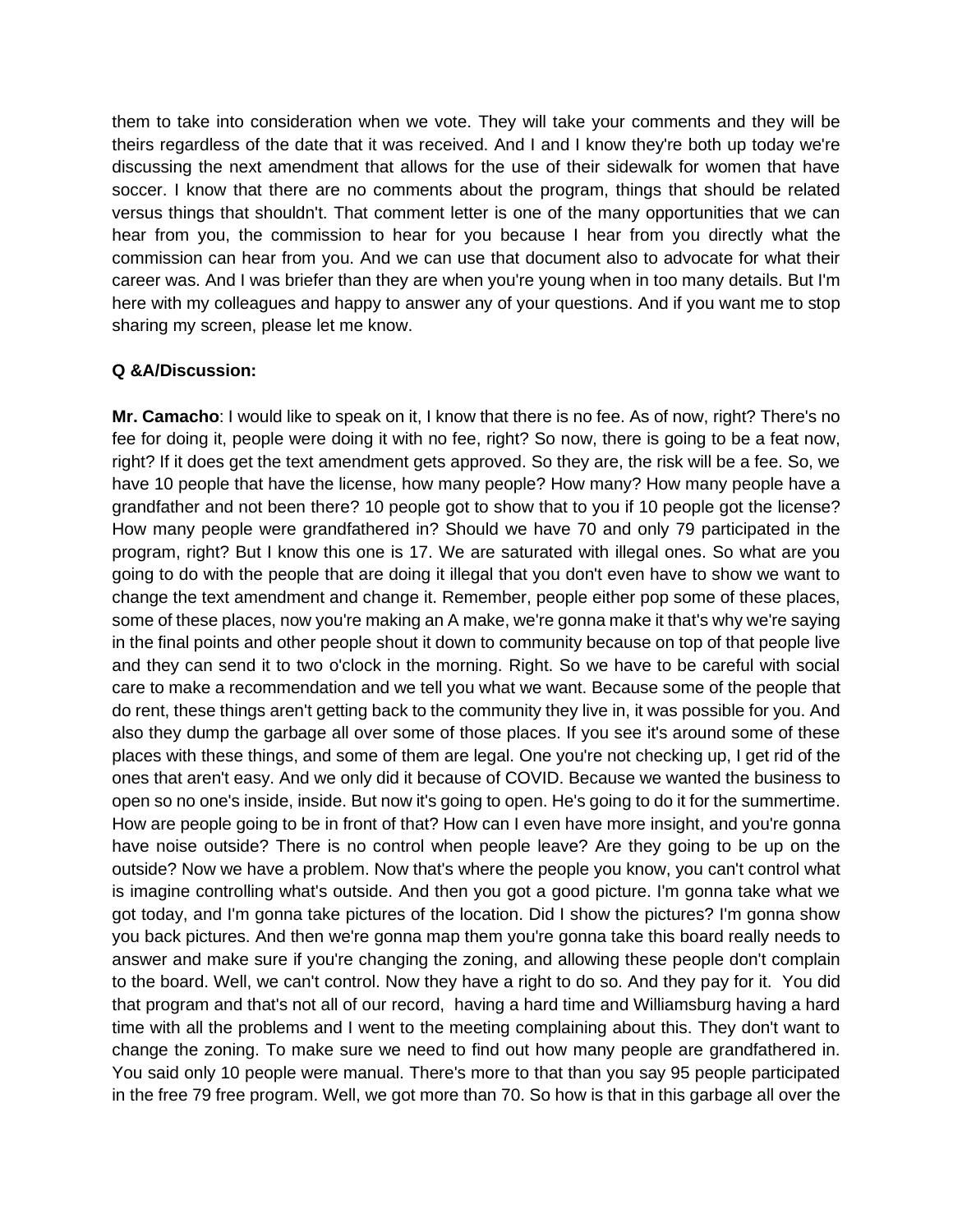place with some of those. So how are you? I don't know we really need to do something that needs to be done and this needs to be done. And we need to work together to make sure that when our people are here, they can sleep at night. This is not a back going back to 42nd street when they used to have all the nightlife over there now they're bringing it back to residential communities where people are having a hard time paying their rent. So we really need to find out what it is for. You know, we can then write something or make sure that Oh, so we really need to work on this because it's gonna hurt us.

**Leroy**: we have numbers and I will call since your show you're sharing that the numbers don't actually cover the level where you're seeing in the street. We're going to take the time tomorrow to make sure that we have the correct numbers. I'll get back to you. The names are some things that we actually don't control with only but I hear you that are equally important. like trash noise. They're how they're occupied with you in July. He also mentioned public health, like the location of certain restaurants like the owner, the elevator, and we know that walking in this on the sidewalk or the elevator, sometimes it's like you feel things coming. So those things that among others, we don't control necessarily but zoning because the only doesn't control what happens in the street. And with this will also local trends is really what's happened to the sidewalk. But many of those are the things that have been studied by our sister agencies about how to regulate within the open restaurants program, which we don't have the information right now to share how it will be. Since we have, they're still working on it. But those things should be captured in your province. So the agencies already have them in order for them to take into consideration regardless of what I know they know about them.

**Celeste**: One moment, everyone, because we have a stack I want to make sure everybody has a chance to speak. So I see Desmondee followed by Melissa followed by Felix. Did anyone else have a question? I just want to make sure everybody has an opportunity. Anne, did you have something as well?

**Anne**: I can include it in the housing and land use committee report.

**Celeste**: Okay, Desmonde, please go ahead.

**Desmonde**: I think we get frustrated as you want us to make a decision based on your head that we are just dealing with zoning. But when you were here last time, all of our all of our issues are about quality of life about like Mr. Camacho said, you know, the noise complaints about the fact that in Brooklyn, you know, people like to sit outside of there, in most areas, what he said sit outside of their apartments or residential areas, up above there, and to cafes, or to go to the street talked about parking we've talked about all these days. And that was the whole point of him coming back. So if you come back, and he's giving us a short version of the same thing, you really haven't addressed the questions, you just feel so disingenuous, but yet, you still want us to make a decision based on something that are concerns I'm focused on. And that is something that I can't do.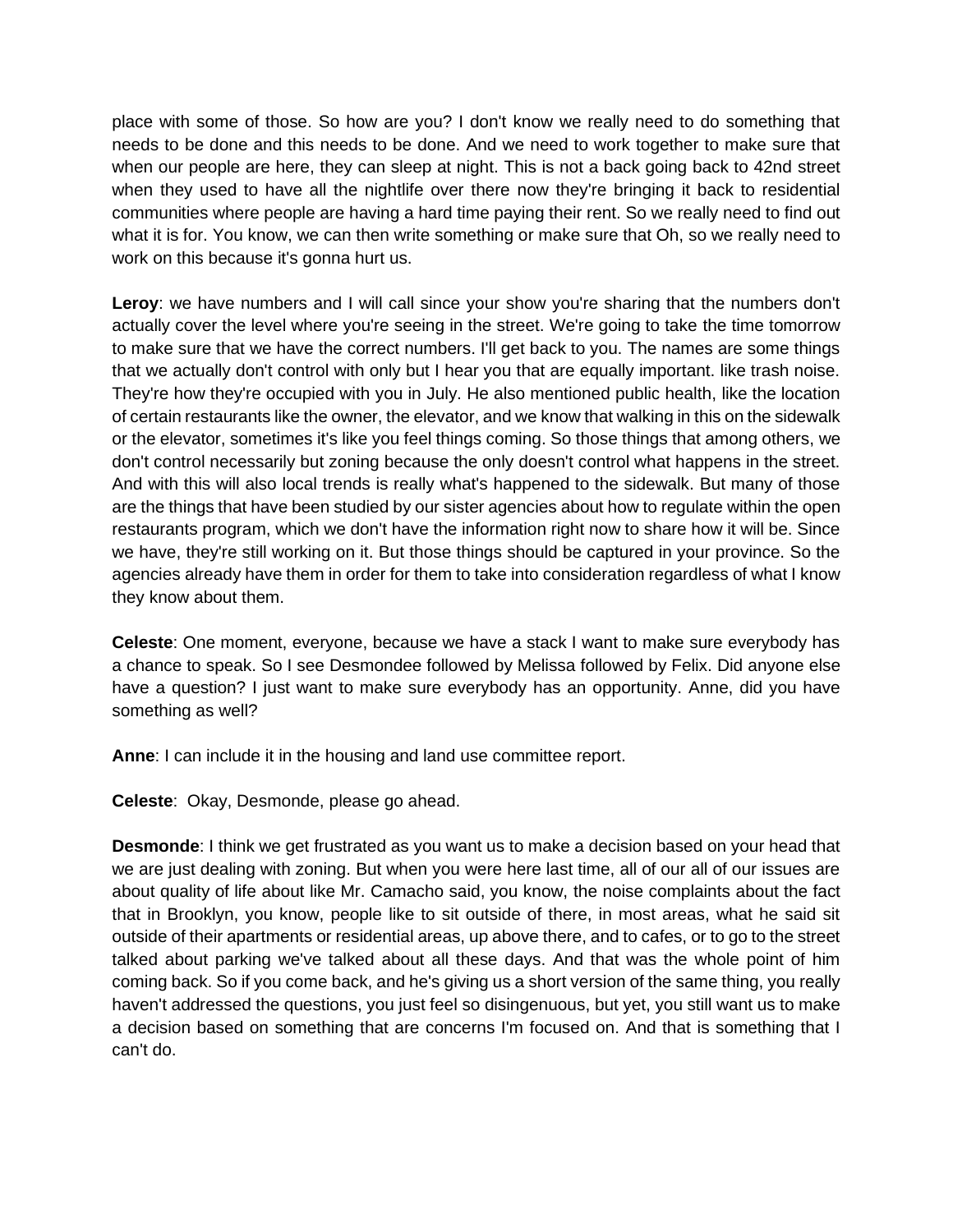**Melissa**: So I was just, I'm just echoing some of Desmonde's sentiments and also just, you know, being on the permits and license committee and acknowledging that, you know, since you know, this program has launched, and we've been, you know, through 2020, with the, you know, in this emergency kind of program, and have opened up the sidewalks to businesses, just the influx of just the amount of, of people now, being on the sidewalk, I can tell you myself, because we all live here, but just sometimes it can be really rowdy, it can create a lot of chaos. And just, it is not pleasant sometimes to be living, I live right off the block and a lot of bars that have sidewalk cafes, and who are probably grandfathered in, like to look further into it, but just focusing on the quality of life issue is important to us, because we live here, we care about our community and our residents. And I just don't think it's fair, just to say, you know, this has nothing to do with zoning. But in fact, that all relates to each other. And it's something that we need answers to before, you know, making any decisions. And also with the program, you know, in in the phase that it's in just like, you know, being someone on that committee, knowing that people won't come to us anymore to get like a recommendation which goes through DOT, but about their sidewalk cafes now, it's not even part of the conversation anymore, which you know, also doesn't create or an opportunity for input. So I'm just a little concerned about that. Going forward as we move into the next steps and stages, I just wanted to share that.

**Leroy**: Thank you, if I can respond to that. I thank you for your concerns and Desmonde and Mr. Camacho, you know, the way the sidewalk cafe program works before, right there were fees that restaurants have to pay to participate in the program. It's sort of necessary for them to have an exchange since they're using the public right of way and so we will be going back to that program that existed before so restaurants will have to apply to show what they're going to do. DOT will review those to make sure they're meeting the clear path requirements setting criteria. And then the sidewalk cafes will come to the community boards again as they did three COVID where the community could grow.

**Mr. Camacho**: We are going places to teach people and so that's what we need. So I want to thank you and thank your family for coming and sharing that day with us, your wife, on Friday, making it because I appreciate that.

**Celeste**: Just a quick housekeeping note, everyone. I know we've all gotten familiar with Zoom but if there are any organizations or representatives I've seen you add your information to the chat, please know the chat is there for you to use. You can add your information or any comments at any time. If there are any questions, I will be monitoring the chat throughout the evening. Any other questions for Captain Sanabria before we move on? Going once, going twice. Alright. Thank you, Captain. Thank you everyone. Alright, so moving us right along.

# **5) District Manager's Report**

**Celeste**: Good evening everyone and Happy Latinx Heritage Month, echoing Mr Camacho, I'd like to welcome everyone back from the summer recess. September is one of the busiest, most of the years the board's new meeting year begins, and also budget consultations to inform next year's priorities, start. I hope everyone has taken a few minutes to fill out the statement of district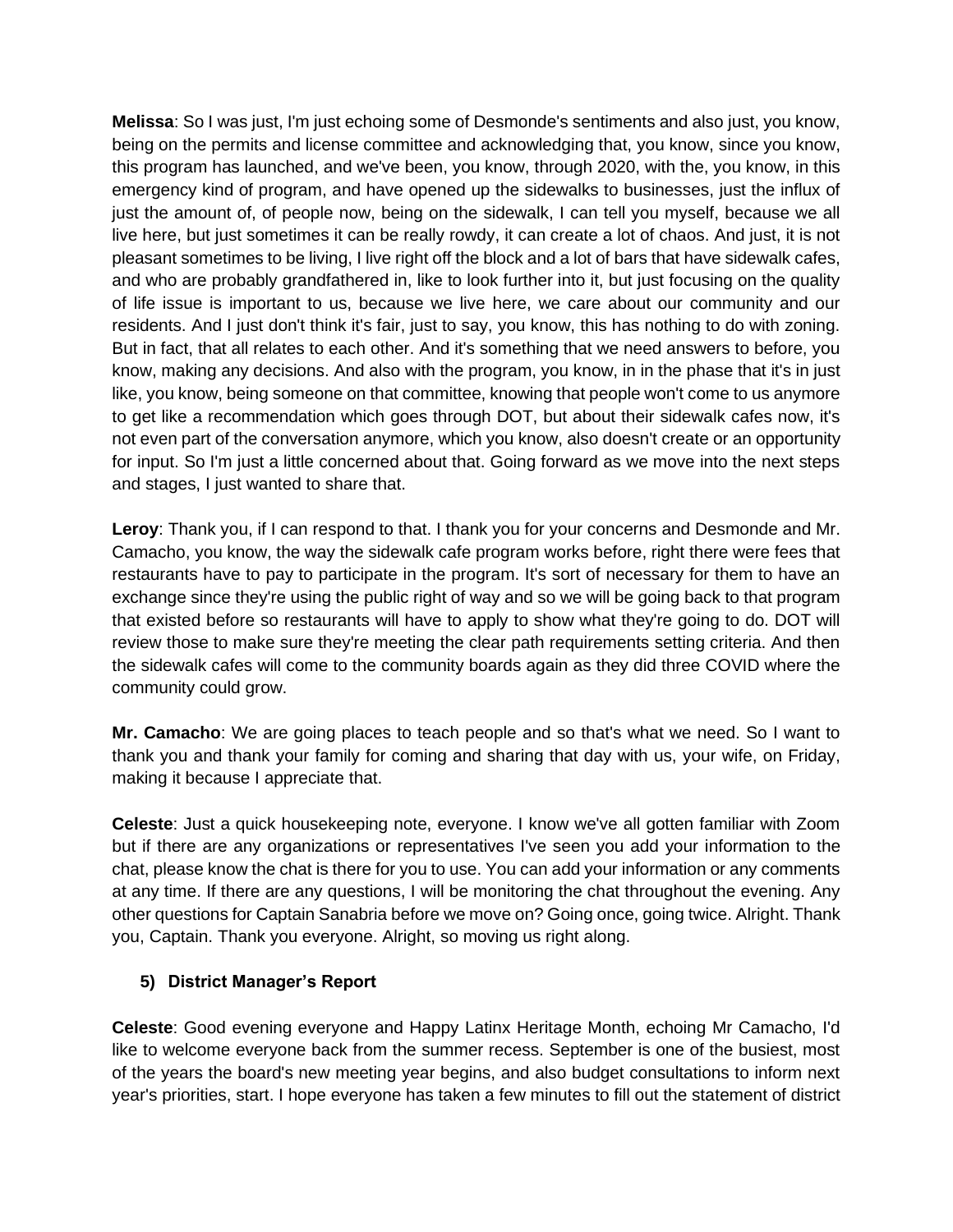needs surveys that were included this month, a newsletter. Your feedback will allow the board leadership and the budget committee to better prepare for both the individual agency consultations and the need statement and budget request submissions, we'll be sending more information on that via our E newsletter, also through E blast, and now as of this summer, we are officially on Facebook, Twitter, Instagram and YouTube. I will be sharing, once I finish my report all of the handles for people to check out our pages, and so of course they are up to date. We get a lot of requests every month for the meeting links, you will be able to find all the links to our meetings on our social media, as well as any notices or posts, other important information. So please follow us.

And then many of you have likely heard of participatory budgeting and might have helped advocate for certain projects to receive funding from your local council member. The community board, mandated by the city charter, plays an advisory role in the beginning of the budget process providing insight and specific requests to address community needs. In the beginning of October the board's budget committee will be meeting for those that are interested in getting more involved beyond filling out the surveys, feel free to reach out to me in the board's office, and other items of interest. We are currently hiring a full time Community Coordinator, some of you may know, our longtime staff member Willie Morales retired last December. We are now we have the green light from the city's office of management and budget to hire. If you need the details you're interested in that post, I'm happy to speak with you if you want to reach out to the board's office or send us an email at bk04@cb.nyc.gov. I will be dropping our contact info in the chat when I finish. And another quick note I want to ask everyone to please pardon, our website I know often we get emails about lack of access to information, it's very difficult for us to maintain the website on our own. A lot of the updates have to go through a separate city agency, we're trying to figure out an easier way for us to make sure that it is a resource for the community and hopefully we'll be working to improve it over the next couple of months. And that being said, I know Mr. Camacho's report was lengthy. We attend a lot of the same meetings. I won't go through all of the meetings that I've attended from the end of June to August. I will spare everyone, but I will say that it was a very full summer, we were able to address a lot of the emergency environmental situations whether it was heat events or you know storms. I spoke with my colleagues from across the city, not just in Brooklyn, we are continuing to work on the future of community boards report. I also connected with a lot of new board members so thank you to all of the new board members and welcome, we have 10 new board members this meeting year I encourage everyone over the next few months, try to get to know someone new, you know, and for the new board members that are here this evening, you can absolutely lean on anyone that's been on the board for more guidance, and to answer any questions about what's going on. And so I will leave my report there. Thank you everyone. Are there any questions or comments before we move on.

**Mr. Camacho**: Alright, I just want to say I just want to thank you so much, because I know I've been, I know you're the only one there. Sharon's there working only two people in their office they switch back and forth. And remember they had to do the phone call, they had to do the record. They got to go through the city agencies they got to. We also get complaints. Now you know nature is up as a private development. Now under the RAD we get complaints to some of the tenants over there so it really is really getting busy but I want to thank you. I know that often. I'm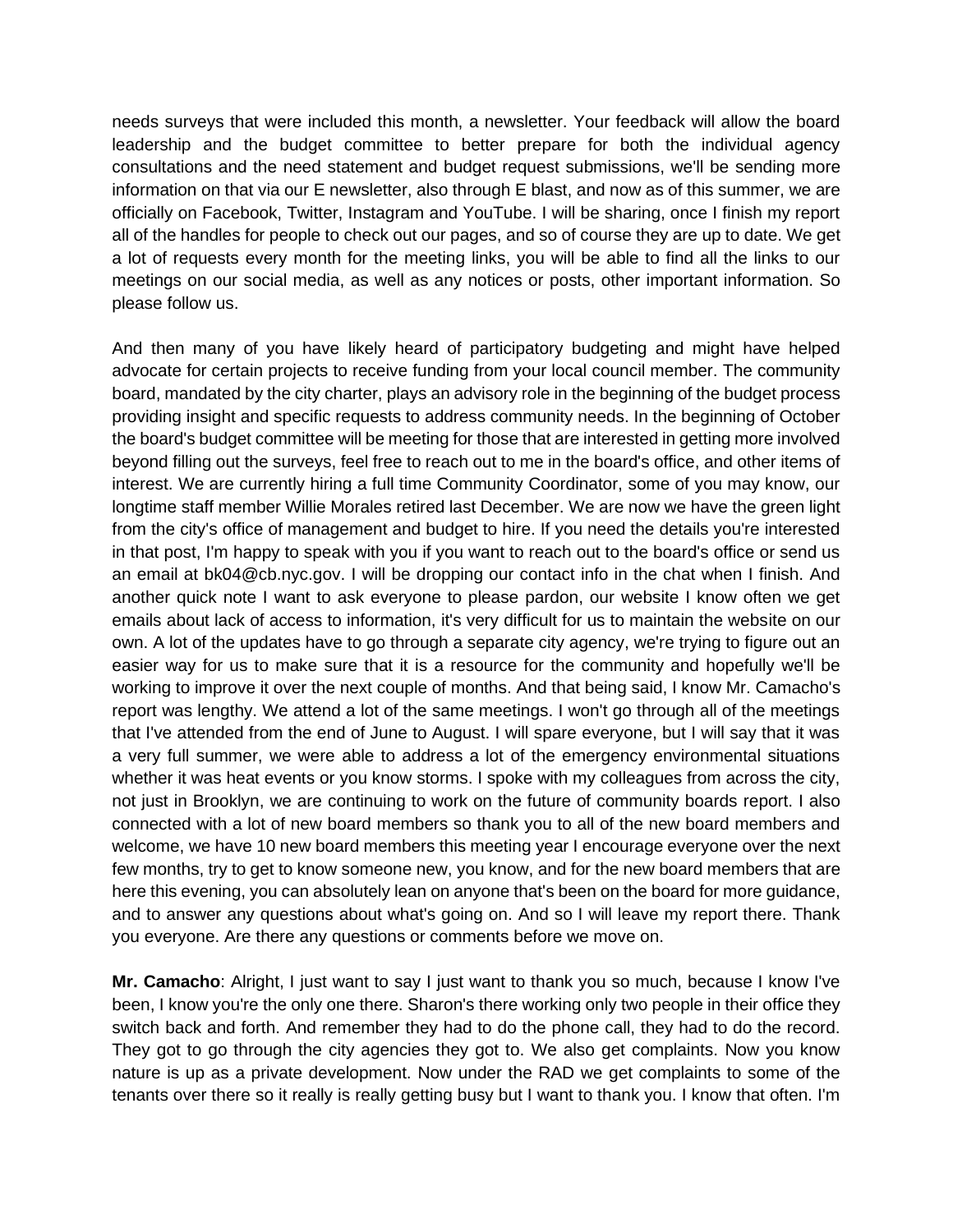on you, but I know that you're out there doing the right thing, and resource for this community so I just want to thank you for your work, and hopefully we'll get somebody to relieve some of the tension, don't want you to get any more gray hairs, over the top, so make sure you, because every time I call you this had to tell you, you know I'm learning to breathe in and out through the BCP which call to the Hispanic coalition, before we go through, maybe they make you on why so before you get there you start attacking me up. So let's say you read, and then make it happen. I hope everything is going to be alright and we will make it happen. Don't worry, we have a new year, a new day and we will make it happen. So I just want to thank you.

**Celeste**: Thank you. Alright, so I'll go ahead and move us along.

# **6) Committee Reports**

Next we have our committee reports, starting with housing and land use and Guinee.

#### **Housing and Land Use - Anne Guiney**

Hi everybody. Wonderful to see folks again. After a few months after the summer, our last meeting was on June 29 So it was after the last time before meeting. And so I just like to give you a brief update on that meeting and what we discussed.

The first program is a zoning incentive for the creation of new supermarkets and neighborhoods that do not have a lot of them. Bushwick has been a part of the fresh program since it started in 2009, and we have had. Anyone who has, you know, come to an HLU meeting has seen a few of these applications come through over the years, they're generally well received, because I think people would like more supermarkets in the community, especially supermarkets that are really tailored to, you know, long term residents of the community. So, this expansion was to bring it to other parts of the neighborhood, there won't be very many things that changed for Bushwick since we have been a part of this community so it was really just letting us know. There were some questions about the reduction of parking requirements for supermarkets and people are always concerned about that. However, the response to our concerns was that the reduction in parking requirements is only happening in lower density communities zoned between our three and our five, right now we are six so those jeans requirements wouldn't affect us. Anyway, the next thing that she presented was about gyms and establishments for health. Basically, the idea is that right now they have special permits required, and it's apparently a six month process pretty, pretty tough. And so they would like to encourage more of them to hold what seems like a good thing, and treat them more like restaurants, drugstores, and so on. So there are still permits and hoops that they have to jump through, but not a special permit anymore. Even everybody may remember last year the conversation about creating special permits for hotels, So that's another example of needing a special permit just in that same way. And the idea is to remove that. There were some questions about noise about the physical integrity of existing buildings and the permitting process will still require those issues to be checked in on the third issue that she presented on was again open street open restaurants program was a longer presentation more. In June, and we had a very, very robust discussion, I think a lot of that came up today, in the comments that Mr Camacho Desmondee Mr Ceballos Melissa Ms. Spellen Ms. Bennett, Ms. Smith in this round, always, I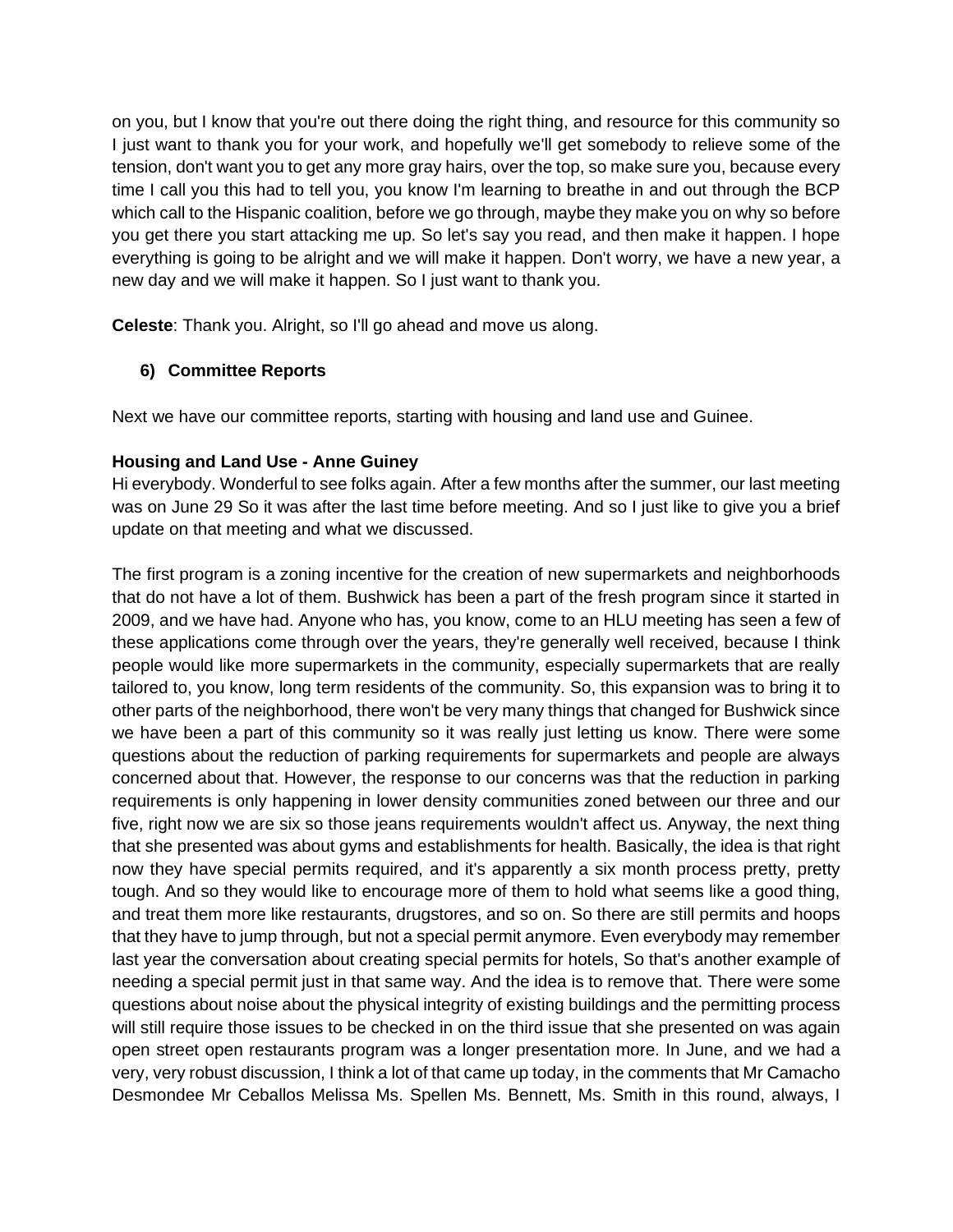think, many, many of those things came up. Everything from congestion on sidewalks. The quality of the construction. The big big question of equity in that, you know, it's in a lot of ways it's a privatization of public space, garbage safety so a lot of these things, we really, we had a very robust discussion, the notes that were shared us Let's send out some pretty bullet pointed notes to board members that I think if anyone would like to look at them, I think, really capture a lot of those concerns. And what we as a committee felt very strongly because initially the, I believe that comments had to be returned to the city before the board would meet again. That was subsequently expanded or changed but we asked about that, this is far too important an issue for Bushwick for many of the communities, to not bring it before the full board and have this robust discussion that we had today too. So, I think I would refer everyone all the board members to those notes that were sent out people who are not on the board and are curious, you can absolutely reach out to either me or Celeste, we're happy to share, it's definitely not a, you know, you know, super top secret document or anything and I think it really shares a lot of the concerns that people had. And I think that as part of this process, it is absolutely important to share these detailed concerns with the city, as they go through this process. So those are the three big presentations we did. We went through that for most of the two hour meeting, there were a little bit of updates on old business and new business, which was just a quick update on 1325 Broadway, the restrictive declaration. You may recall that that is the building that is permitted to go up on the site of miss our handlers garden. So we were just following up on a project that we will be watching for, you know, in an ongoing way to give you a lot of quick updates. Also, our new business Mr Camacho just raised the issue that there was a power outage at one time on Grove Street so we just really felt like that was important to follow up on. And then, um, yeah, so our primary recommendation was to request that city planning come back and give a presentation today. Any questions.

**Desmonde**: I actually have one, it is regarding just the expansion of the FRESH program. I just want to. And although I think it's good. I also think it's bad, because although it does give the incentive for the developer or the owner operator on this market to expand and add more, it doesn't add any subsidy to people within those communities to have access to a food so it still can be really expensive. So even though there's a supermarket in your neighborhood, and you take advantage of fresh food, it doesn't mean you can afford to shop there. And I think now, you know we have a bunch of people who are running for office. They are on this call people who represent people in office, people who are their community leaders. I think they need to get together to figure out how besides snap. Press, April, of a business or cookies impression how fresh foods and healthy foods can be reduced so that people aren't eating breakfast out there. And that's the whole point and I think that that's a really big problem within communities of color. When it comes down to our nutrition, and what we have access to. And although when they put it out fresh, it's very like, oh my goodness sounds good, but then you can't afford it, there anyway. So it's just an issue. So I actually bring up the comment, just because we have people who are running for office who represent the petitioners in this call and maybe even go back and think about that because I think that should be an issue.

**Anne**: Absolutely does mean, I appreciate raising that. I think that, that, you know, this is a problem that is going to require attention and support from many city agencies, and you know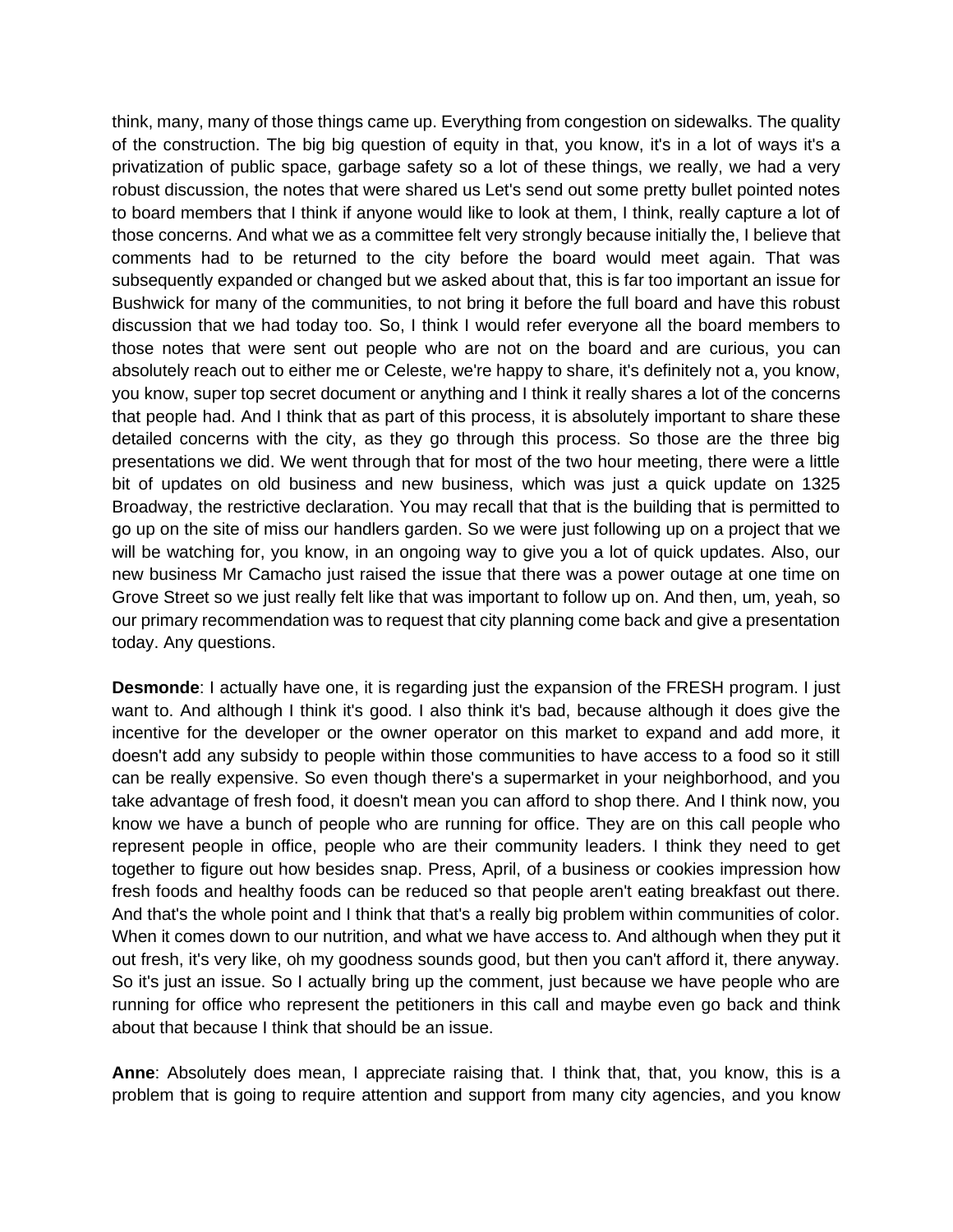partnerships across agencies to tackle that one thing that every time an application comes before the housing and land use committee this issue comes up, and we are always very, very clear with anyone proposing it, it's, if it's an early stage and they, you know, they're just thinking about it and they're building and building or if they're converting an existing building, and they're actually already starting to talk to supermarket operators, we are absolutely clear that the stores, should, what, what this community wants is stores that are affordable and tailored to the residents of this community and not necessarily some fancy, you know, from a shop, something, something like that. Food access is a hugely important issue, and it's one that we stress. It's you know it's maybe it's technically outside of the purview of the housing and land use committee, but it's something that we raise every time these applications come on. Absolutely.

Just like, just like when I, when I was when I was a kid and everybody knows that we had the 25 cent juices and and then we you had the fresh juices, the fresh juices course a lot of money so since we only had a set amount of data so we bought was unhealthy because we couldn't afford to drink. The stress quiz too so we used to buy the final 25 cents juices so everybody knows that, you know, they go instead of buying them apples. You know now that Apple is 50 cents and I, I can buy two things and buy the chip for 50 cents instead of eating the apple that's 50 cents. So they have to make it affordable for us that we can afford to eat, and eat healthy, and that's that that's the key he's 100% Right, my thing was that, in regards to, in regards to the, the street sidewalk cafe, and all the boards or the community boards 59 For our zoo, and all of them will shoot me down there. So, for those who say it doesn't, it went. It went through a vote. A lot of people will report. I'll get the minutes, regardless of the vote, and a lot of people saying that we shouldn't be changing the zoning, for them to create more problems for us, because now some of them can offer to join the morning and he could still look in the street to tune in the morning and you think the person is leaving, drinking from the table. What's going to happen when you leave? So, you know, there's no checks and balances. It isn't like if you're inside a play, you can matter so hopefully we can do our recommendation and make sure that we represent the community and this needs. One last thing, I just saw in the chat. Linda Kelly asked about 1250 Willoughby, that is, I believe that is the other address for 349 Suydam project. So for anyone who's interested in that project that came before us about six years ago, maybe even earlier. And I think it is now, it has passed through Europe, it is that mixed use it's both residential and an existing manufacturing building that will be expanded and upgraded and new residential building that is 100% affordable at AMI that are a lot higher than area median incomes that are higher than is comfortable for a lot of folks on the board and in the community. But if it is 100% I think that we should have asked them to really put as much downward pressure on the lower AMI so that it can be adjusted to the community. But, my apologies Linda, this was really just more about last last June meeting but you know we can do it. I can commit to getting a good update on that project and less maybe you know anything but if not, we can give an update on it for next month.

**Mr. Camacho**: To find out about Kossuth and Bushwick with an attempt to be done, unfortunately. So we may want to find out via the front panel, what it is they want to do their purchase just knock it down. Absolutely. So I think that for next month we will get some project updates on a lot of the things that are going on.

**Celeste**: And just a quick note, so some of the developments that we will be speaking about are private and I just want to make the distinction, private applicants are private developers, meaning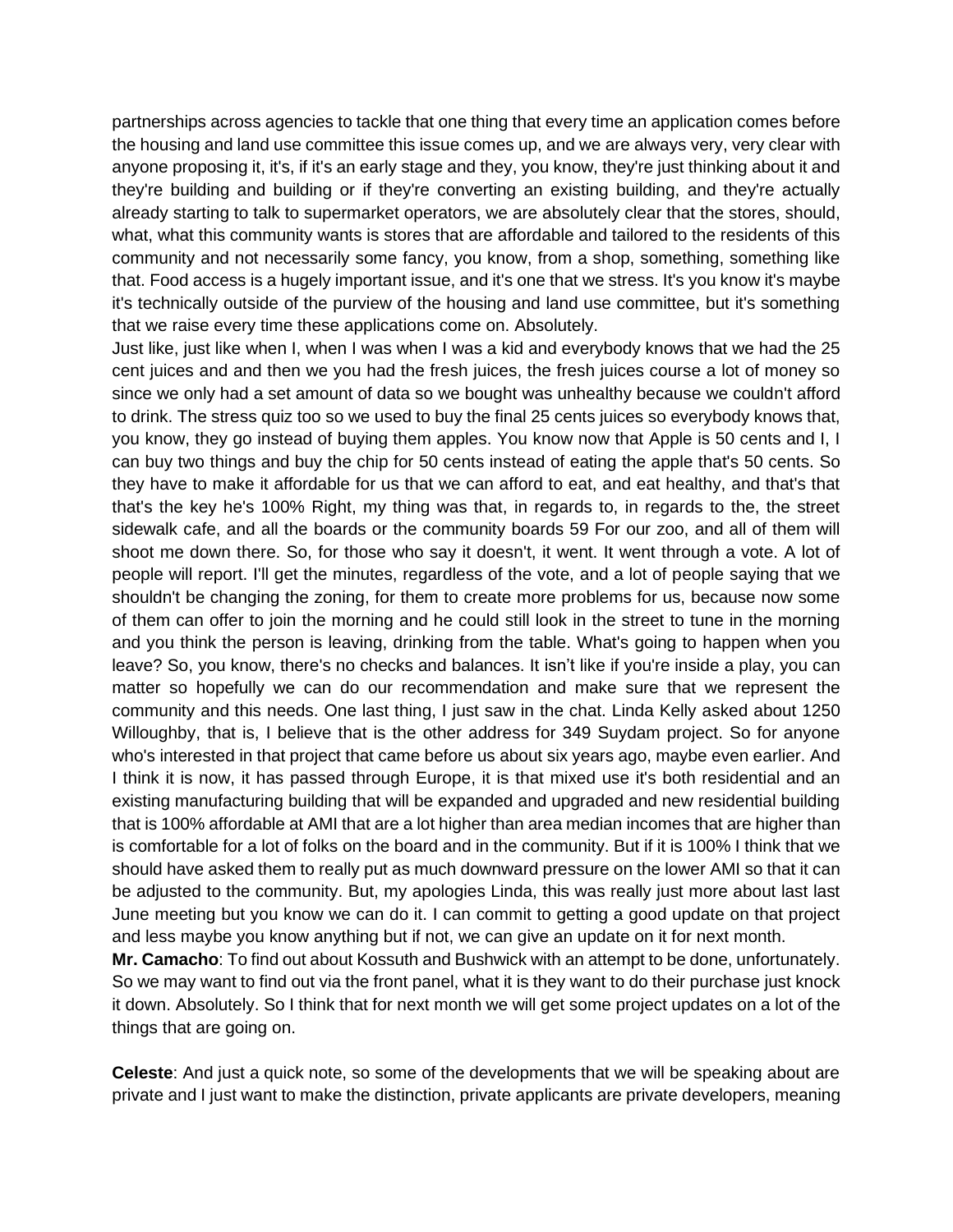that they're able to develop as of right without any type of zoning change, which would then come to the board. If there's no zoning change involved, those projects you can go online to Department of Buildings Building Information System, and usually see everything that they're planning to do there that's how folks at 1325 Broadway were able to identify a 20 story tower that they were trying to build and notified the board's office so we could then make sure that the relevant entities that were part of the restrictive Declaration on that property were notified, and so that that's ongoing, but absolutely for 349 Sadam I'm happy to follow up with the development team. There's also a community monitor that was appointed from the Fifth Avenue committee. That's the latest that I have on that.

**Linda Kelly**: Okay, because I was worrying about the 35 parking spaces on the street. Okay, so 35 parking spaces that they want to take on the street, that affects the teachers of the school. There were already those key kids who had nowhere to park 35 parking spaces and teachers going to park, and look for one school, just keep yourself up from our house to go to school. We can start. We will follow up. Okay, thank you.

**Martha Brown**: Okay, I have quite a lot this is lost and dropped down. I have question two, as relates to Kossuth Place and Bushwick Ave. When did the board approve for them just taking it from the sidewalk, just as long as the when you get off the bus. Do you know what I'm talking about Miss Guiney? I know what they come before the board for approval for the game. The building of the taking up of the sidewalk now Mr Camacho knows that around the corner from wait list that I want to know that they come to the board and take care of the clock, and from the street space is one of the 38 Plus, and on the push with him decide to build, to really tore down the house that Camacho I'm sure knows very much about it. I do with it they come for the board, they come to the board to get a permit to take that did not think.

**Anne**: Unfortunately that is not something that they have to come before the board, and a lot of people do sometimes, as a courtesy notify us, they did not. So we're going to help use our detective skills and figure out exactly what is going on. And, but we're on it. All right.

**Martha**: Okay, they don't want to because this is the problem that's going on in our community. These people are allowed to come in and do what they want to do, without any input from the community and from the community, go and as well. So they are inside, they feel that they are entitled to come and do what they want to do, to the detriment of the people that live here. No, I think that's something that we need to stay on top of with these developments, just because it is our right to not give them the right to make our people miserable.

**Anne**: And Ms. Brown one thing that we've been talking about Celeste and I have been actually to see if we can work with people who are more technologically savvy than, then at least I am to actually develop a tool that regularly checks in on all various types of permits demolition permits, you know, building applications zoning changes and things like that and automatically flags it for us so that we can keep on top of it because I think it's more than, you know, Celeste is our hands full, you know, everybody's really busy so it's, but as a way so that we're not caught like wait a second, what just happened, but that we can be proactively checking on that stuff without making it the very checking the 40 hour a week job or somebody because it would be, you know you're checking all these databases all the time. So that is something that I was on Ms. Spellen.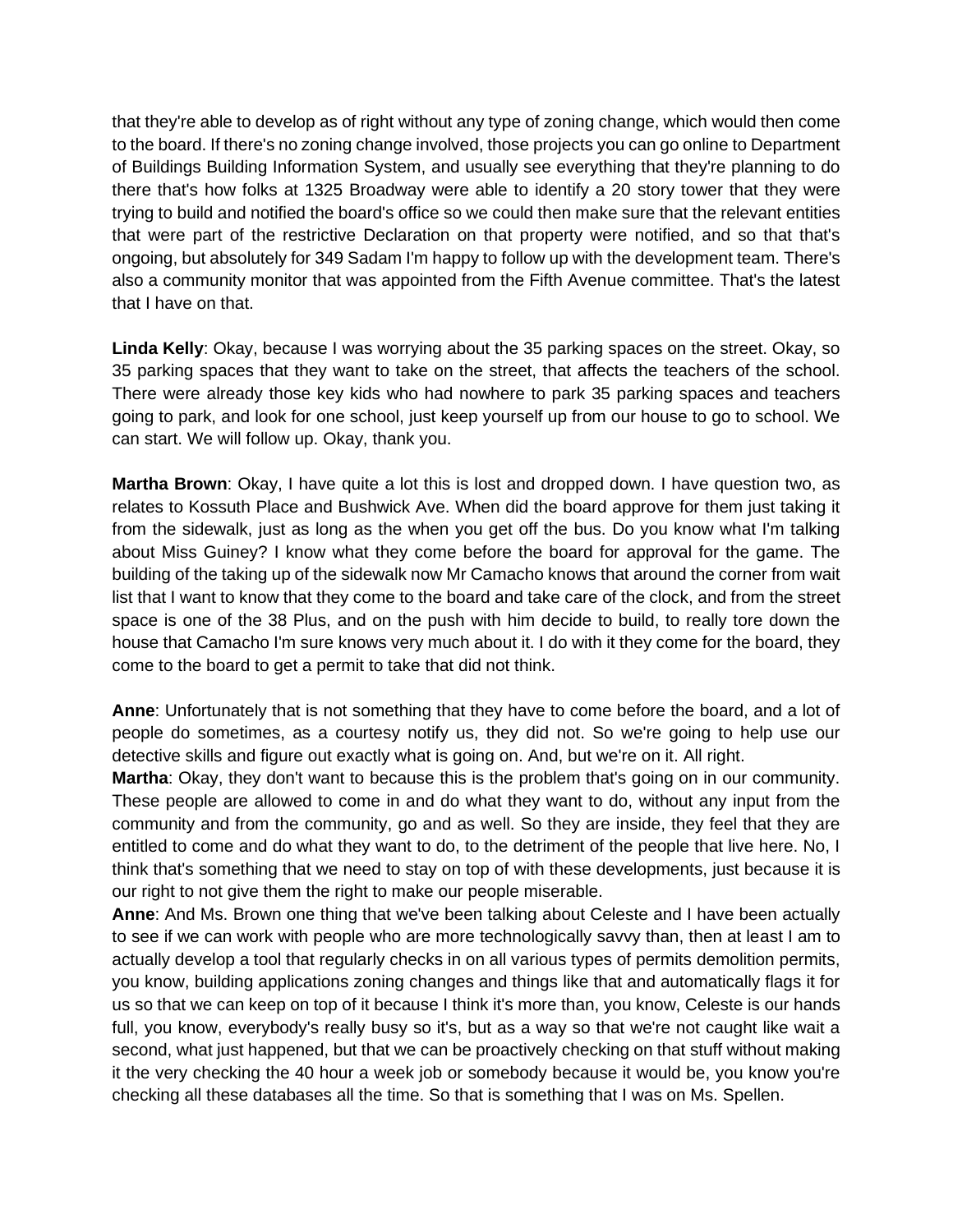**Annette Spellen**: before I forget, and we also need to take control of these developers in these buildings. Each building, each age place. For example, LLC, they put the address and phone number. They come in and out if it wasn't on Sunday, they will work on Sundays on weekends to get more work done on Sunday. They have to come to the board before they can work on Sunday. Mr Camacho knows that anybody who's been on that board for the last 4050 years like us old timers knows they have to get a permit to work on Sunday. doing what they want to do, you must bother

**Barbara Jackson**: Because I'm Stockholm, I went there Saturday, but I checked, and I stopped because the guy he brought was blocking the street from going, and it was decided that DOT came from it for Saturday and Sunday from seven to seven. We hit the headset on Sundays off for Saturday's though, and we cannot. So they knew not only that we, you, you cannot go in and do that, I leave it all after them. I left the company and do whatever you want to do on a Sunday we need just a one stop with that as a boy, and make sure we take a yak and we need to go to do the and we need to go to the bowl president's office as well, because then we can do that and then they will forget they could call me and do anything they want to do, and he made was, and is not fair.

**Anne**: I think that the issue of enforcement is an incredibly important one that you raised in this town and I know that. Celeste regularly gets through one report, so if people can call 311 That's a way of aggregating all of those concerns and complaints, also to call the community board and say you know what the guy around the corner is working on Sunday, and we've done that, we've done that I said that you want to listen and listen. So let's call 311 First, we need to have oversight, before they become really oversized before they even build when they want to make that work on Sundays that they need to come to us, they used to come to us, but now they don't respect us. And I think they want to do it. Yeah, we'll find out because I know, I know we have Stockholm, they had a permanent I saw because I called a police officer. He came over and promised a Saturday, Sunday night, how they get. Did he come? So that's what we need to make sure and make sure we speak to do.

**Martha**: We know what we need to do and we need to get our elected officials, especially the archives will be able to stand up for us in that regard because like I said I'm not prejudiced, but you can do that in your neighborhood, you can now do a little stab, you're not going down near a young couple and work, you're not going down you're lost your son and work, why do they feel that they can come and I made this respect up on odd days of religious observance, every Sunday and doing their buildings I think that's something that we need to stay on top of. Okay, thank you. We'll do something.

**Annette**: This first position, would you look into the regulations for Airbnb in our neighborhood, because we're starting to get quite a few of them. I thought that there was a regulation against food and I'm not quite sure so when you look into that for us.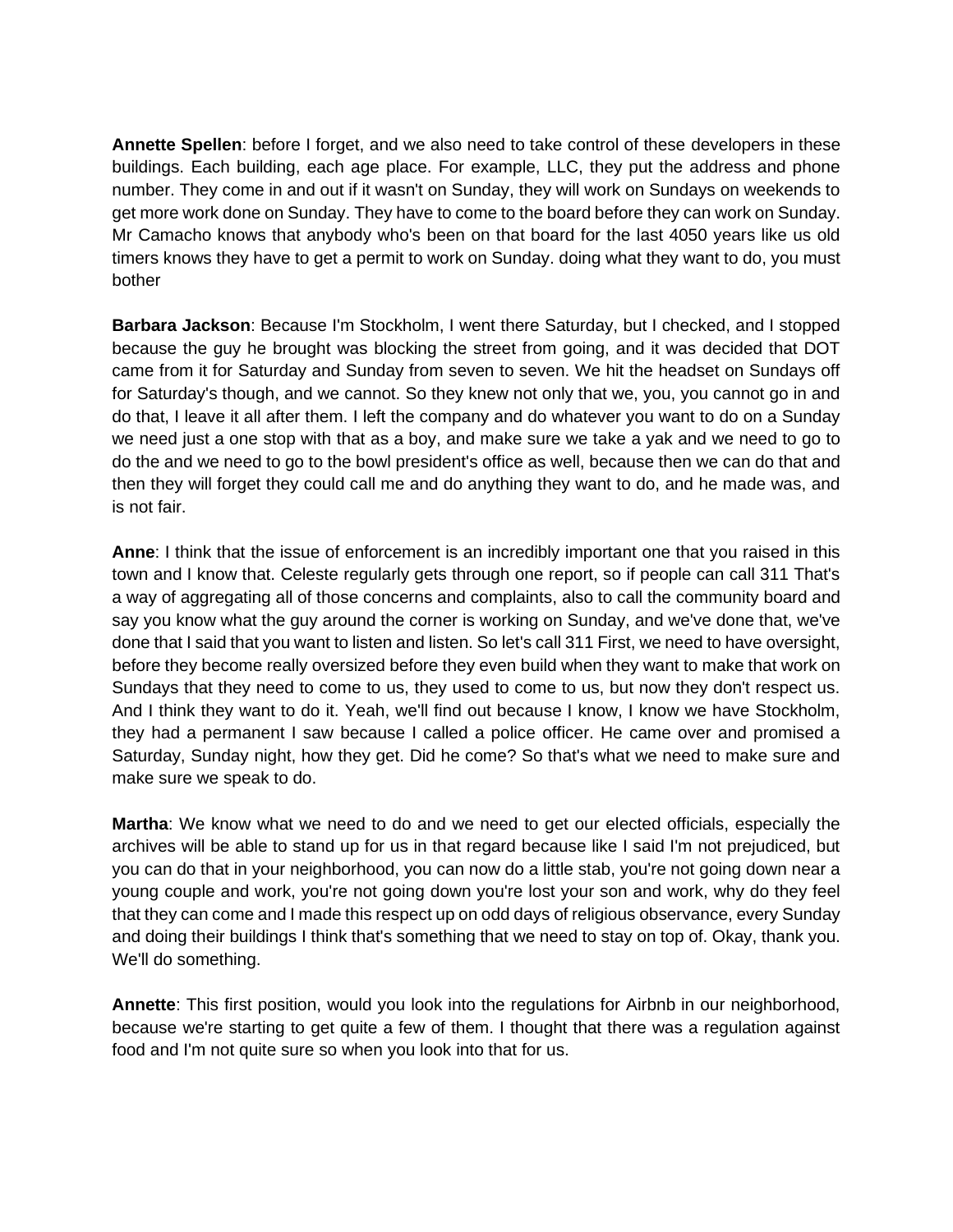**Anne**: Absolutely, I am so glad you raised that I think it's a huge I mean, in certain neighborhoods, it's become a huge, huge problem, and you know I think in a lot of ways it is taking it is taking housing, out of, you know, the housing stock and is putting it into the hotel stock, so I think it's a real problem. My understanding of the rules is that you can't just have an empty apartment and rent it out at Airbnb all the time, that is reportable, if, if that is happening, you, I believe that if you have a two unit building, You can, if you live in that building, you can use one as Airbnb, up to a certain amount of time, but the current problem is that enforcement is that it sounds like they crack down on the guys who will buy a building and turn the entire young 20 units into basically help, like the major operators or do have 10 or 20 or 30 units scattered around the city, and are running them that way they crack down on those guys but the little ones, they tend not do. That is a really great point and I think I will get more clarity on those rules, and see if we can find out more about who was supposed to be enforcing it I believe that Airbnb says oh the city you should do it and the city says oh Airbnb, you should do it so it's one of those like nobody really wants to deal with it, situations. And I think nobody really wants to go after, like, super small operators just one person, but I think it's worth finding out, and learning more and seeing if we can get a sense of how many there are in the community.

My final words, we need to take a sample of Richard Bearak is being overrun by new developers, and they're doing what they want to do on their own and they are destroying our neighborhood. We need to stand up for ourselves.

**Joshua Brown**: Agree agreed given that, given that we do have leadership on M phone can we have Sandi comment just on current thoughts on this given that she'll be summoned into leadership as a council person, because we do and how influences in the most effective direction.

**Martha**: Okay, well let's, let's review on that, let's get moving on that pun, reiterating with myself, what the crowd said, People oftentimes don't know if they're right for you just talked about, that you have developers coming in there, on weekends and operating on hours and when they're not authorized to do, I necessarily know as a homeowner or a neighbor, that they are violating that there are laws that you're not permitted to do that, you know, that the community board has been very good at informing tenants of their rights. I think it's time to take some action to inform homeowners have their rights, and that's a very good instance when people want their rights reported to the community board, but the tape, developers know they can come in here and do what they want to do, and violate Yeah, I think we can inform them that and you put it took a little bit who are whose they go to when they see that these people are violating Bushwick.

Yeah, yeah, yeah absolutely right. Well, you're absolutely right, I clearly agree with you. It's like me, it seems like it's just out of our control. Now I'm not going to, you know keep dying digressing on the issue, but it seems like it's out of our control now they have just come on in and just do what they want to do and I get your point across. Move on, we got to move forward right and you need to have your hand raised as well.

**Annette**: I know that there's a lot of a down year because the delivery of the house was a whole. Nobody loves it and people will come out. Next to me and I said oh, so there's a lot as far as the construction work is coming. I think some of us need to get more involved because a couple of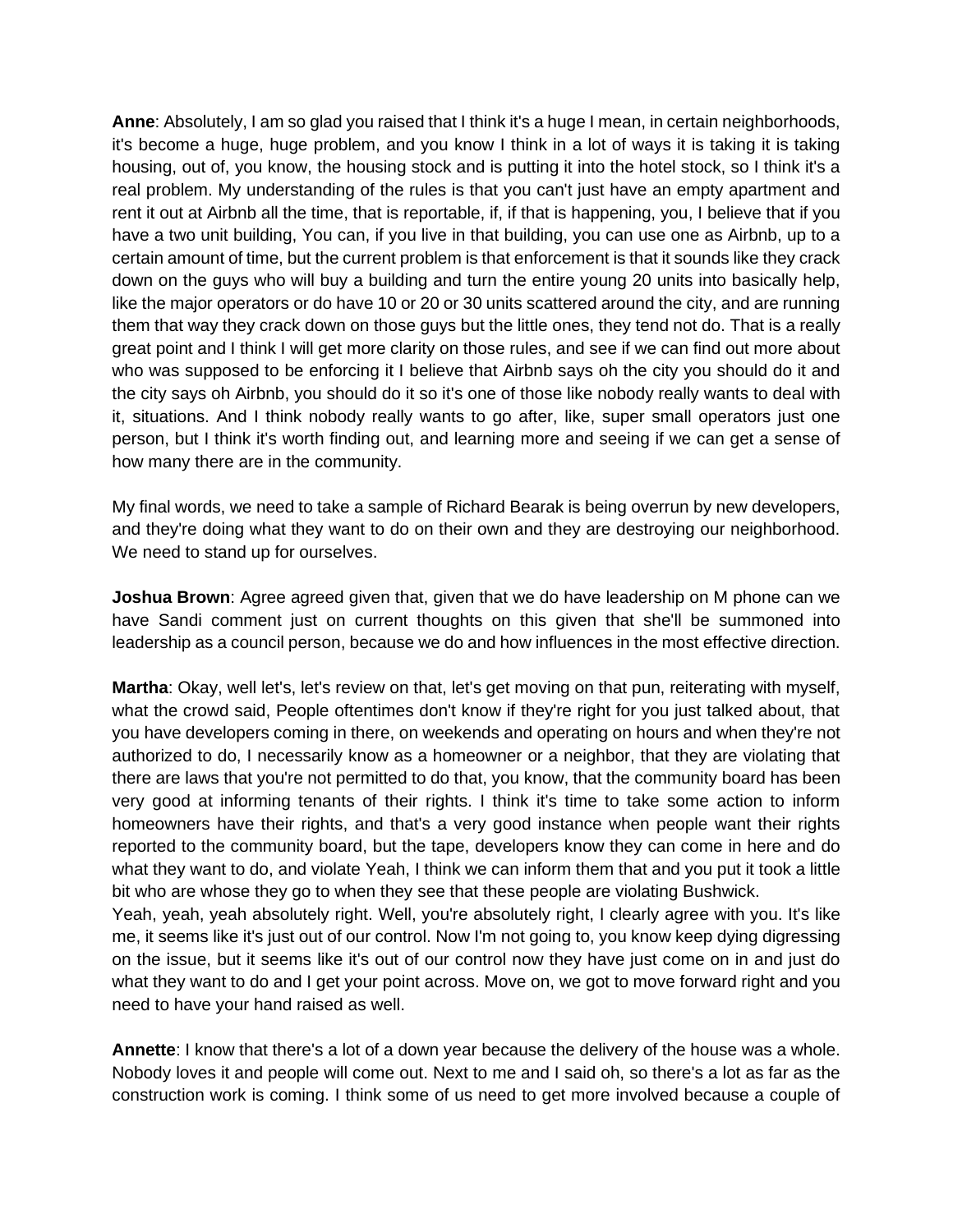weeks ago, before the big free number was laughing and saying like, what are you doing I'm happy to announce that he was wearing, everyone else so I think, well, Hong Kong is not only in Hong Kong, living you have a lot of rent and so they really were, like, the plane is lifted up. So you're busy with three vehicles in the street, how do you close the street? Do you know the subject that causes the screen to be only five minutes and then I took some fiction, but I'm just saying. We could be big more of the same renting out the home you still need to be involved in what's going on right and be aware, be aware of what the ROI is and what the ROI is, as far as you're right, kids all mode are handled by as a status, and real life, existence as benefits to know when we call the bullet. So let's load the first 311. We'll take your report, in most cases, but one of the things they'll tell you is that it is not the response to your complaint for 1530, or 45 days. Right. Or do you call the police? It's not a police issue. You know, right, that somebody needs to do something about revamping 311 Yeah, we need to re-read what people want but they're not doing their due diligence. Anyway, I know we're spending a lot of time, so I just want to talk about the repellent banking and the selling. It's important, everyone knows this idea of ours. Okay.

**Marcus Harris**: Only thing I was going to say is, you know, the borough president has constituent assistance and so if you file a 311 complaint you can call that 37-digit number, and that center will follow up on the issue for you.

**Celeste**: So, if I may, and, and I just want to summarize my response to all of these comments so over the past year we've had a lot of conversations, there was a housing and land use committee meeting where we did have the senator's office come in to talk about homeowner issues and homeowner support specifically through the pandemic. And I also just want to comment a lot of times when you hear a presentation is focused on tenants, it's not just because the community board is choosing to do so but there is a large focus on tenants in the city. So a lot of the resources, a lot of the presentations, a lot of the materials have a focus on tenants, and we do our best to pass that along. But we of course do not forget about our small homeowners. Just yesterday I had a conversation with both Mr. Camacho and Anne about putting together a town hall next month specifically to provide homeowners with information from agencies such as the Department of Buildings Housing Preservation and Development. It'll most likely have a focus on recovery from the storm but of course preparing for tax lien season. You know there are a lot of aspects that go into this but these are conversations that we are having, and I do hear you and very similar to what Marcus just said the board is here for you to not have to wait those 30 days. So once you get me that service request number I will go directly to whether it's a liaison or to the commissioner's office and I will ask them for an update that very same day you get me that number, and depending on what they say to me I will let you know what the timeframe is for their response. So I know I know there was a lot that also was said, but we will be looking into what I was taking notes throughout the meeting and the discussion, and we will get back to you with outstanding questions.

And we're going to make sure that the city agencies respect this community, and not only because you make \$3,000 for more than a week, so we made that to make sure that our representation and our services are well heard and our complaints, our, so I will be following up with some of these commissioners and then I know that one of the salary data will tell all the elected officials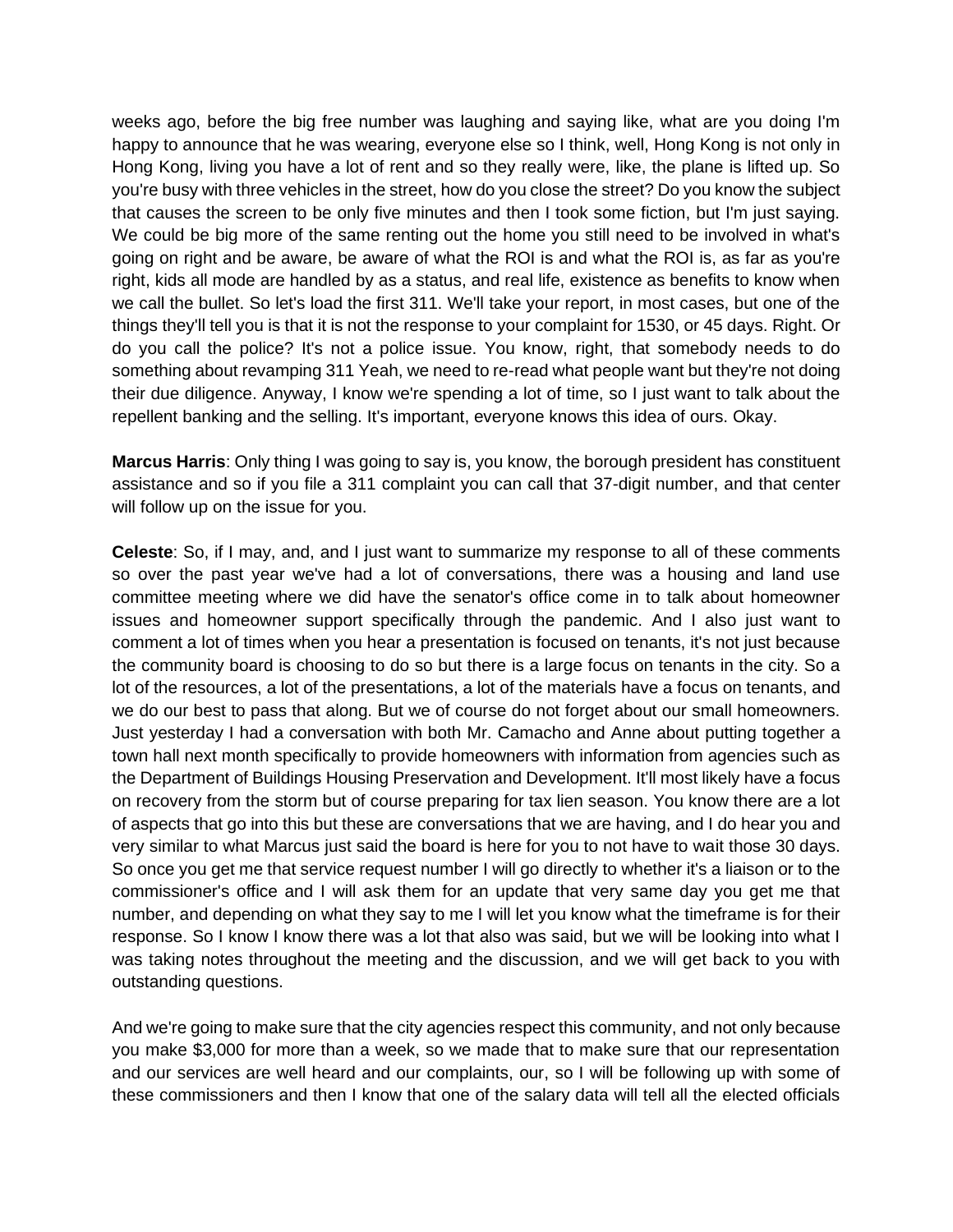that they need to be the agencies in place to make sure they read, they respect this community, if they want to write a book is not going to tolerate that we have people that been here too long, and they don't want to be pushed away, things like that because they want to do what they wanted and that's not the way they are. And everybody. So let's move on to the agenda because it's getting late.

**Celeste**: I think it is, I have one final comment and that's just in regards to demolition on the city streets we do get notices at the board's office and the housing and land use committee has them in their mail folder for review during those meetings. We also get notices on a daily basis from DOT regarding street permits, the only way I'm able to follow up on any complaints regarding those is if I know there's a problem, so feel free to reach out to me. Alright. Thanks everyone

#### **Environmental Protection/Transportation/Sanitation + Parks and Recreation**

Louisa Chan, the Committee Chairperson, was absent from the meeting. Celeste summarized on her behalf.

**Celeste**: I'm going to give the fastest summary ever. There were two meetings. The first meeting was in June 2021. At the end of the month, there was a presentation from Lime Micro mobility. Some folks may be familiar with Revel, they're the light blue mopeds that you see but Lime are the light green ones. They came out to discuss their safety practices, how they've gotten a contract with the city, and how they'll be operating in the neighborhood. They wanted to make sure that we had a relationship with them, should there be any issues. That was the first presentation. The second presentation was an overview of the Bushwick Avenue traffic safety study, Sam Frommer formerly with City Council land use came out to provide an update on the work that we were doing. Mr. Camacho and I were able to do a walkthrough on Bushwick Avenue. He took a lot of information photos from that walkthrough and of course feedback from the committee, I know Ms. Brown, you were able to give him some great feedback that he incorporated, everyone was able to contribute. And that was the majority of that meeting in June. They also had a meeting at the end of August primarily to discuss the fall league permits, so I believe only two leagues came out. Quebradillas Baseball and Soccer Super Kids. So they have a schedule. Mr. Camacho, do you have that in front of you, the schedule?

**Mr. Camacho**: Yes, I do. Quebradillas has Hope Ballfield and Green Central Knoll from eight to eight and Sunday, Monday through Friday from six to eight. There's only two, with the same times the only difference is that we want to look at what he put in for the permit. No one came from Real Guadupe or, I don't know, she has a lot of businesses. He has somebody else taken care of and we got a lot of complaints about that. So, what the committee done was they gave Super Kids, my actual part from eight Saturdays and Sundays. Mondays to Wednesday from six to eight, and then they gave them Bushwick Playground. All we did was we needed to cut it down because there's we've been getting a lot of complaints in regards to drinking, people selling in their complaint to friends so while we did was we, we gave them from nine to seven Saturdays and Sunday after scrolls, and then Monday Tuesday from six to eight, and those were the two meats that we had that only applied from the fruit to the prompts in motion. Also I had gotten a call from a Patrol Borough North, they do not have football, frankly, and they wanted some time. I said that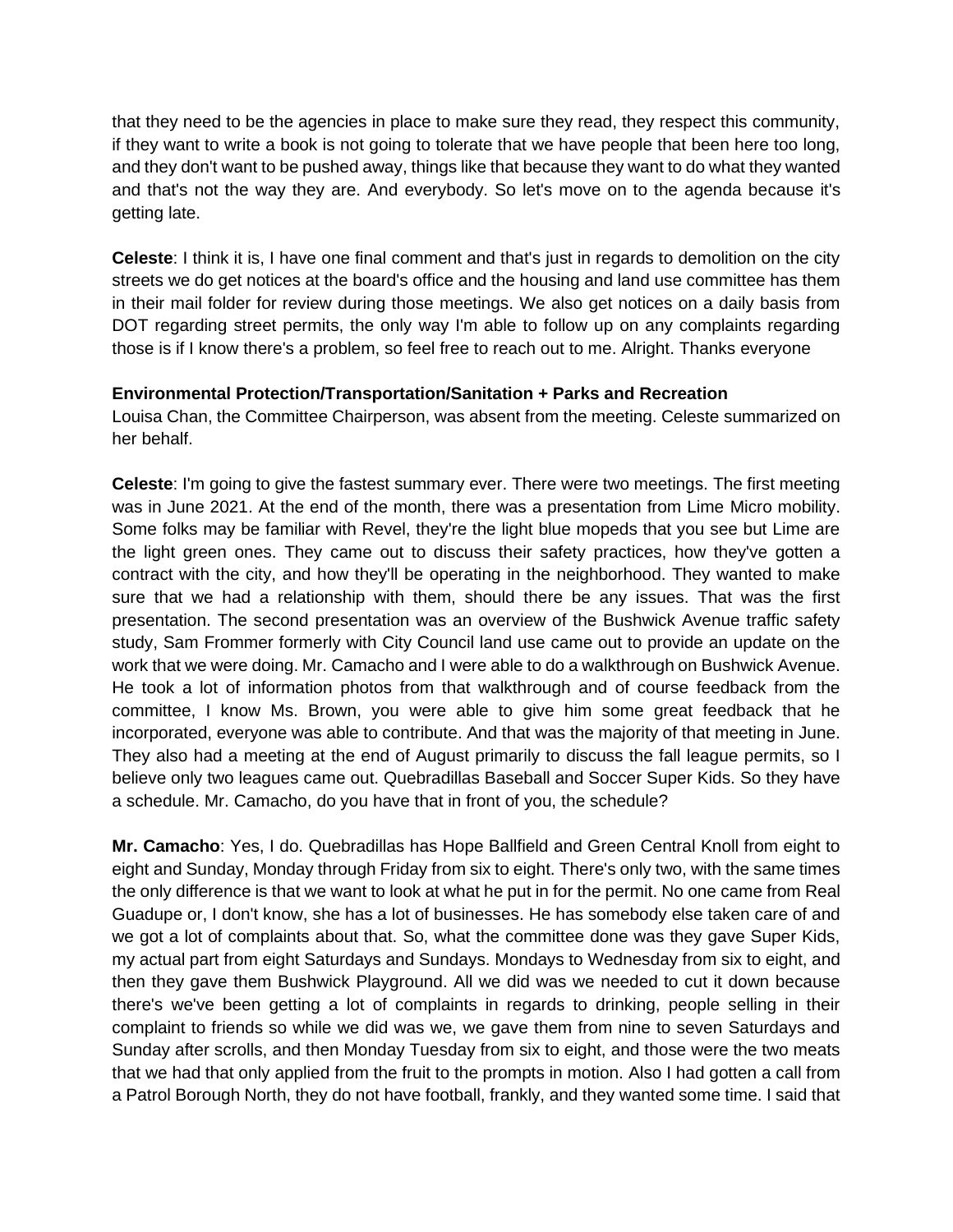I will see what we can do to help our kids, the eighth grade does have going to have a flagship body for our kids, but they want to place the practice. So you know all our parks and our practicing. When the some of the points that I can speak to some of the people that have the permit and talk to them and tell them that they're not going to have any game. Use them to practice on a regular whatever that are there is no time for the kids to use to practice for the flag football. So I told officer Lopez that I'll find out what we can do to help these kids. The kids that are going to be 13 to 12 play football in a matter street in a waste of time and make sure that there's somewhere safe to play, not just football or boxing or Yes, where we're trying to work. We're trying to work with Julia Salazar to say we can get for 422 Central to do a clinic in regards to the case of learning techniques in fighting back in boxing, you know, show the kids a little bit we're trying to see what we can do, you know it's a little overpriced because a lot of people wanted to know, but you know just self-defense to protect a, you know, the basic job role to keep themselves in shape to make sure you know that the kids are very well calm and, you know, sometimes they all they want to do is play in a game to sit all day in the house, maybe they can come out, they see that there's something new, you don't have a shadow box through pride, defend itself with self-defense doesn't hurt anybody there will be no sparring because there's no liability insurance, because you know you got to sign waivers and people getting hurt or something like that so just set up a clinic in regards to teaching kids how to do lateral movement and fighting is anyone in offices or above so that's a basic. Thank you. Thank you.

**Celeste**: Thank you. And just to summarize the other concerns that were expressed during the meeting, there have been some issues in our parks. I know Bushwick playground there were concerns about drinking in the park, illegal vending in the park. There's also a shooting near the park or within the park, and then of course there were leagues that were giving out their permit to adult leagues after the kids were playing, so we were addressing those issues with the Parks Department it's still being monitored to make sure that everyone is doing right, We did hear from one of the leaks that were saying they were having issues with the folks in the park that are bringing trouble. So we'll be working a combination with Parks enforcement patrol and then of course the 83rd precinct. In addition to that Green Central Knoll park, there have been issues with all the dogs on the field, the field is not for dogs, There is no dog run at Green Central no children have been jumped on while playing games, I don't know if anyone has been bitten by a dog but I know that the dogs have started to create dangerous environment for the children. We've emailed both the council members' office and the borough commissioner from the parks department. All of this is caused because of a design flaw when they renovated the park they left the field open, and so not everyone can use it whenever they want, even though it's permitted out for the kids to use. So we don't want any children getting hurt by pet waste. Yeah. We want them to take advantage. We want them to be safe, and so we will be following up on that. In addition, everything else with the committee that we discussed was largely related to the ongoing sanitation issues in the neighborhood we know there's illegal dumping we know there's garbage everywhere we know no one's moving their car for alternate side parking,

So the committee will be having a larger discussion about that anyone that has any issue that falls under this committee, I highly encourage you to come to the meeting and hold up. Any other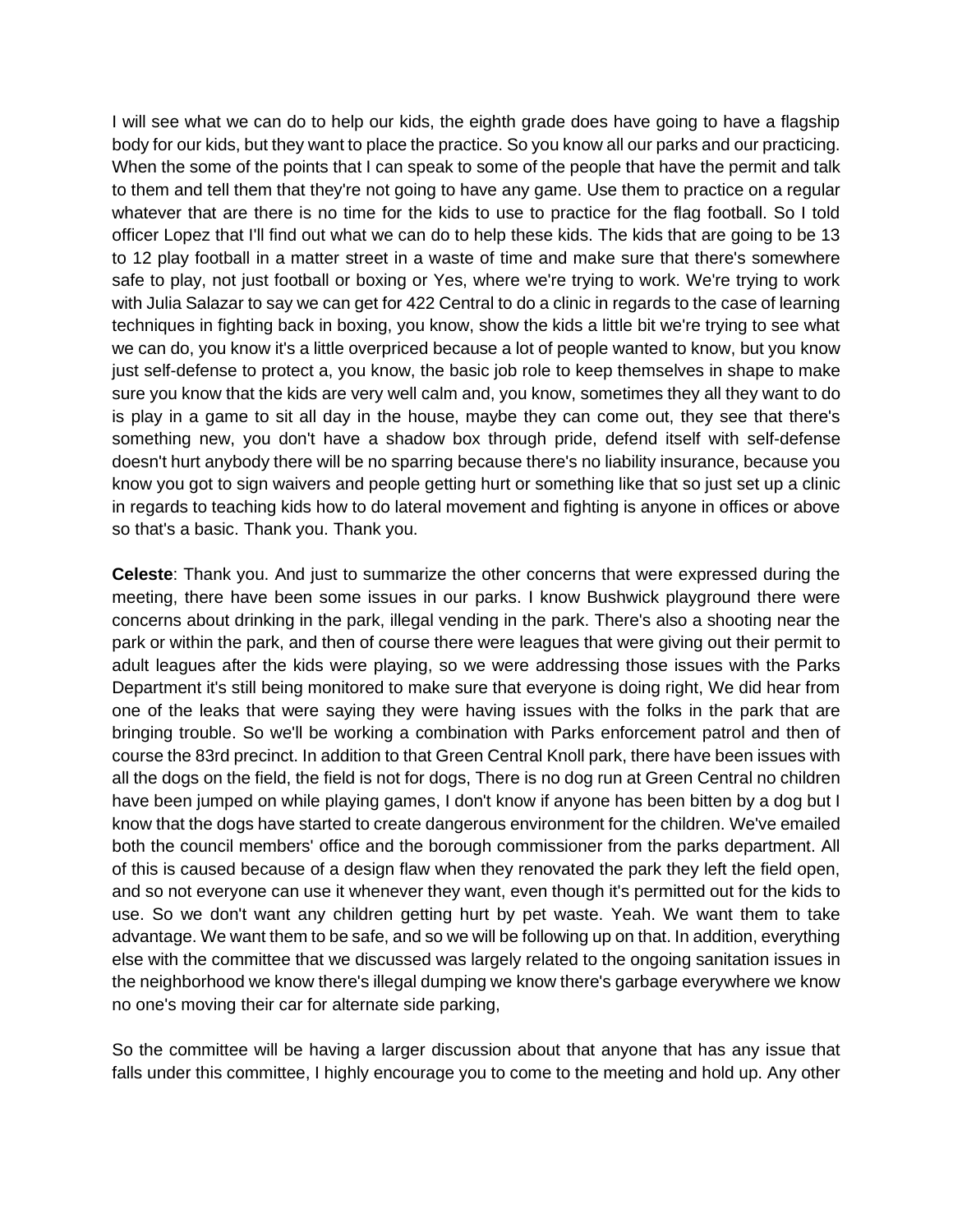questions about this committee's report? Otherwise, we will move on to economic development plus permits and licenses.

#### **Economic Development + Permits and Licenses - Melissa Carrera**

Melissa: Thank you, Celeste. Good evening, everyone, apologies for not being on video this evening, I'm not feeling too well. The Committee met on Tuesday, August 31 We had, it was our first meeting in person, we had a couple of folks join us virtually. Mr. Camacho coming in for their liquor license application review. The first agenda item. We had cocktail magic, seven to wipe off Avenue requested a full liquor license. I'm going to be brief, you can all look at my report that I'm just going to cover the basics. It's a bar and lounge, providing live entertainment to guests. It will open in March of 2022. This is a pre-existing theater business that's located on Troutman, you might have seen their signs for less live entertainment, but they want to offer a different kind of setup for their guests to enjoy a cocktail, have some live entertainment, but be more laid back. There are intensive operating hours for seven days a week from Monday to Wednesday 5pm to 2am Thursday through Saturday from 5pm to 4am and Sundays from 5pm to 12pm, and the establishment is in compliance with no selling of alcohol after 12am On Sundays, I will say that this applicant came to us was a very impressive on portfolio, just providing us with a lot of information on their history, who they are and what they look forward to doing and contributing to the community. They hope to connect with the arts and culture committee and also, we'll post jobs on any upcoming jobs with the job board that Desmonde and folks on the economic development side have been working on. Second, we had Anthony Makes with WMP located at 430 Troutman 428 Troutman history, which is one of the most interesting, I would say layouts for business. The front will be a coffee shop and in the back is more of an entertainment area, they return to the committee, to follow up and gain clarity on the recommendation that we made back in May of 2021. They returned to us with some proof of doing some outreach with local nonprofits and are hoping to throw an annual benefit show. So that's in the works and they are hoping to do that. Going forward, I'm really excited about that. And the hour.

In this meeting, no changes are being made, asked for the Committee's recommendation, and it's Samy. I just want to say that they have confirmed now that they are in total compliance with no selling of alcohol after 12am On Sundays, which as you all know is a stipulation and seen before. And I just want to make this like one small note that we don't make any special treatment for anyone. This is something that we want to keep in uniform and sell us and I and others have talked about creating a stipulation sheet just to provide to the establishment. before they come forward to our committee because it's really important for us to take into consideration residential areas, places that will be directly affected with places being open and serving alcohol. Maybe it's a real part of the program on Sundays. So I just want to say that. So they felt really good. After returning to us and understanding that this does not mean that you have to close at 12am, it just means that you have to stop selling alcohol at 12am, and we had Money Cat at 544 Wilson Avenue, looking for a wine and beer license, it's a family-owned Vietnamese restaurant. Christopher, the owner, owns Father Knows Best which is a nice cafe slash actually tried it last week, delicious food, and they're looking to open up an ad if you're in a wine it should increase revenue, they, their intended operating hours are seven days a week, Monday through Sunday,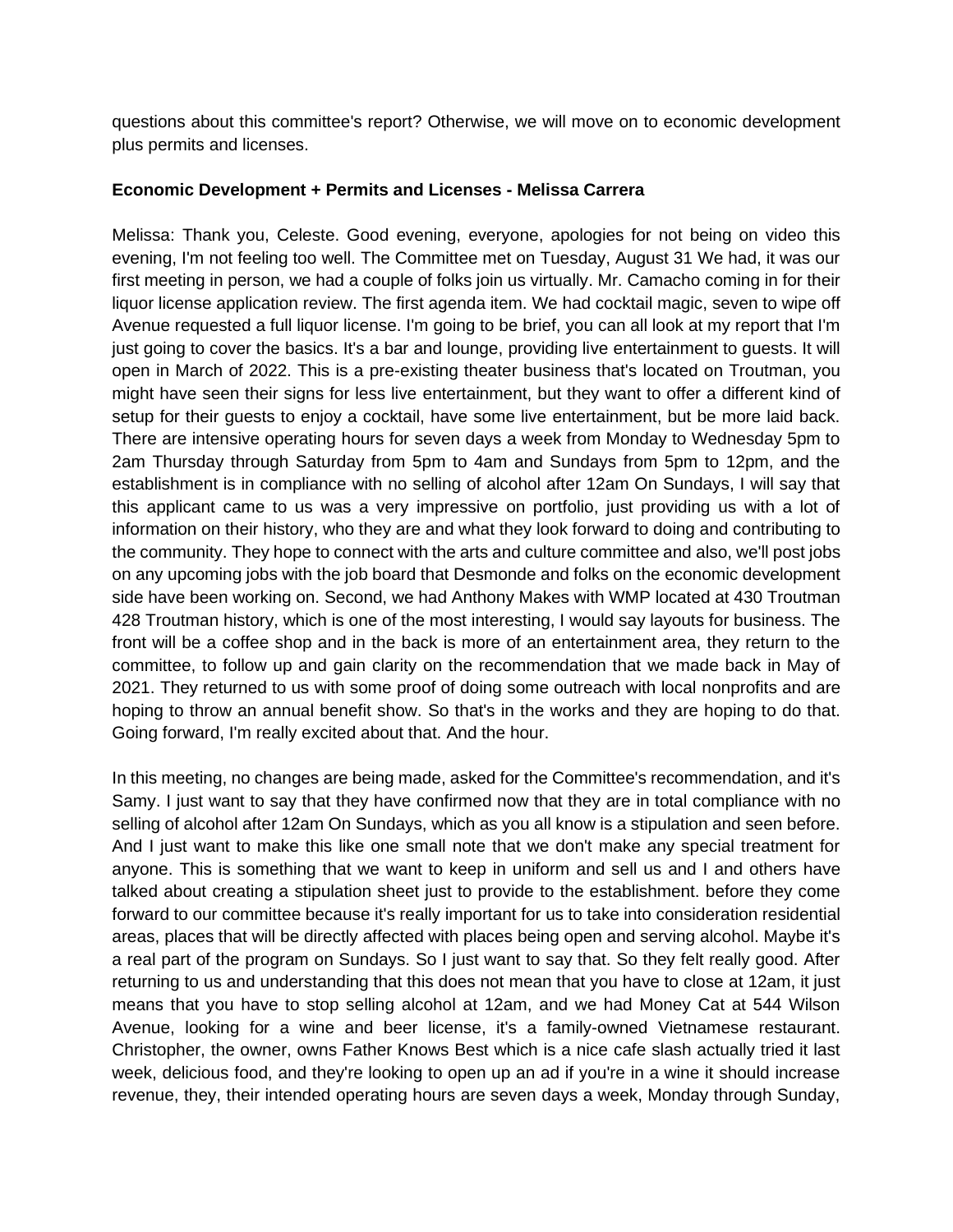12pm to 12am, and they updated their application, I checked on our resources folder to reflect the fact that they will be adding lunch to their menu going forward. And the owner lives in the neighborhood and has contributed and looks forward to continuing to work with this community and has already claimed a couple of cleanup around the park there on by Halsey, so really excited about that. Last we had Deuce Ex, Inc. at 1446 Myrtle Avenue, the owner Jason Kleinman presented, they were looking for a full liquor license in the former Starliner bar right by the Popeye's, the subway on that kind of strip where we have multiple bars. Not much updates. They just wanted to run the same business model, really just reopen it with a new name, new owner, and have not done much outreach in the community and not even to their own neighbors upstairs. I will say that our conversation with the owner did not go so well. They were a bit concerned about the proposed hours for sales of alcohol and as we stated is a primary residential block, and we don't want to make any exceptions for anyone. We just want to take into consideration the quality of life issue, and also complaints, and I know Scholas was going to follow up with the 83rd to check in on any complaints that might have come from the previous owner, and they were not in compliance with a, with our stipulation of no sales of alcohol after 12am On Sundays, and as a committee we agreed that we will not provide our support if the establishment won't meet the sales of alcohol, hours, as stated in our meeting. And there was an update that I'd like to share with everyone. the establishment actually pulled their application, and will not be applying for the license, and we received that a couple days ago, via email so just want to share that with everyone. They ended up pulling their, their, their application, which I think just speaks, you know, So honestly standing our ground and also, you know, being able to tell when someone's more interested in like the money that they're getting making in their pockets, rather than building community and be really contributing and being part of the conversation. So just want to share that I know Mr. Camacho you had some thoughts and feelings. During the meeting, when we were speaking with the owner and he was really not, you know, understanding where we were coming from and we were just hoping that he could meet us in the middle, but unfortunately that did not happen. So they pulled out their application. We talked about some old business. Desmonde shared some feedback on the economic development plan for Bushwick, that we will be getting some more information from Pratt Institute and we will be reviewing that as a committee, and giving some feedback as well as getting the final design for the CB four job board, and that will be up and running so we're really excited for that. And just thinking about marketing and making sure that we get that out to the residents here, new business. So let's discuss stimulation sheets which is something I touched on briefly earlier and drafting something that we can use to send out to applicants and I will follow up with less this month, just to look over the draft, and information that CB three and Manhattan sent over to us, and just really think through something that we can have going forward to make it concrete, and that we can reference to at every meeting, I think will be really helpful. And we spoke a little bit about the eviction moratorium and Desmonde said he will connect us with some folks to hopefully provide some training or opportunities to learn more about what's happening. And that pretty much sums up my report, if there are any questions, please let me know or concerns, I'm happy to answer any

**Desmonde**: one thing I'm gonna put in the chat window right now is the section three, compliance, and it's a lot of information and I don't want to go over section three right now, everybody but it goes deals with development, and all these tax credit initiatives that are happening in your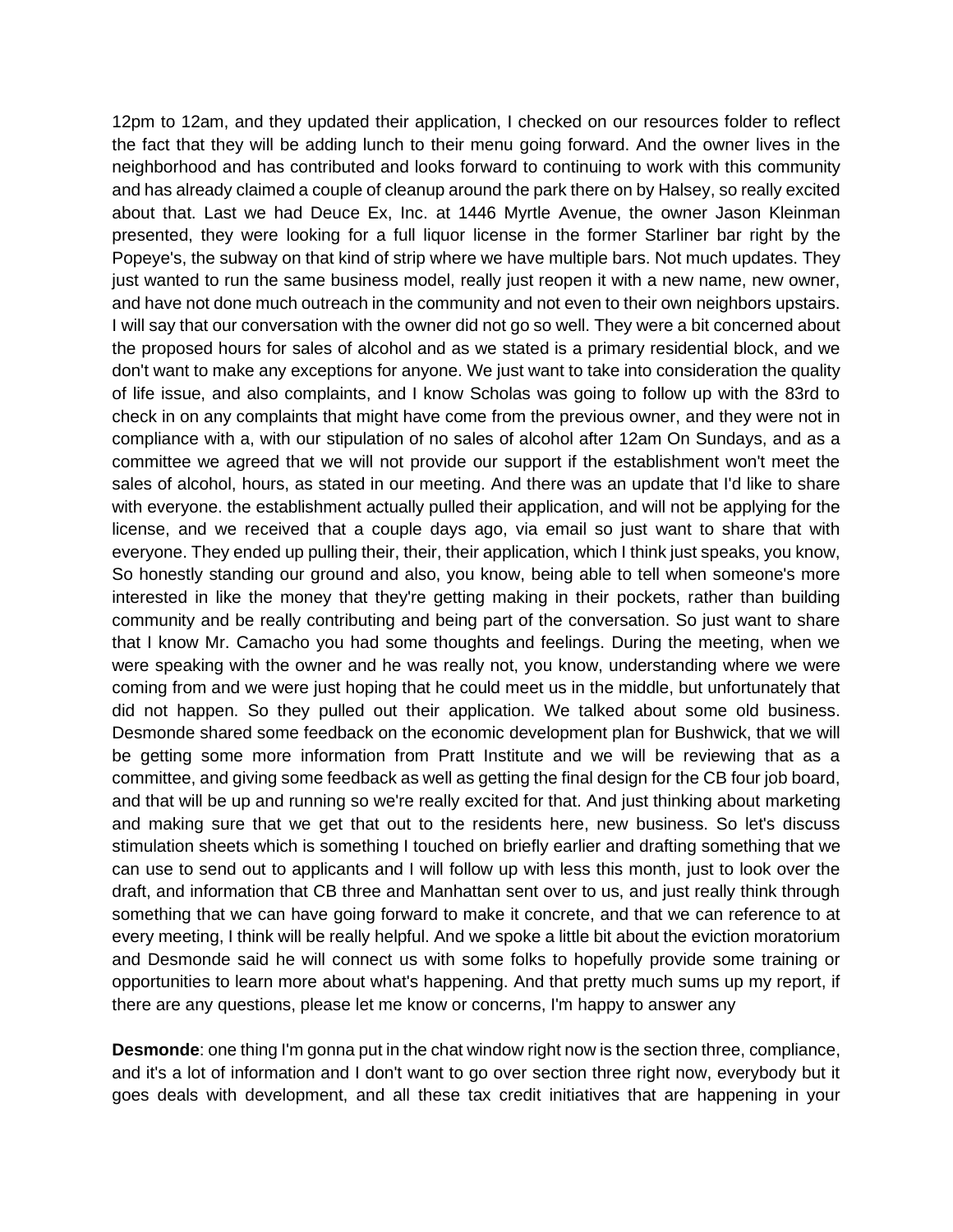community, and by reading because understand about the job opportunities that are available. When it comes to you're looking at developments we're looking at 19 developments and you're looking at fresh, the origin of these types of credit programs, that's where they get the money from. So, one drop of HUD money on any sort of private or capital project triggers all these compliance regulations, but they will have an economic development they will help through jobs and community but I think people won't pass these projects and they don't understand what how they're funded, so they don't understand how they can be a part of it, and that even comes with small businesses as well as contracting firms. So, just read a little bit about the section Google clients will circle back probably next month, we can go over a little bit.

**Celeste**: Thank you both. If there are no other questions, We'll move on to the arts and culture, technology,

**Mr. Camacho**: what I just want to thank Melissa, and Desmonde, for their work and coming out at their own summertime and addressing this. And to say that the team really works. He was not, not wanting to get over it. He said that his precise words were, I have to check to see, I have to check if it's beneficial to me, and if my money is. This is what it is, because the hours are gonna be beneficial to us and what we can make, and it doesn't, it doesn't add up. So I said well, when I've done a bit over. And this is what we're going to do, and this is what we always do, and you're not getting any fruit. And eventually we got a letter saying that he's not going to do so we stuck to our guns. And he knew that he wasn't going to get what he wanted and told us that he is going to operate the way he wants to because he's the owner. So hopefully we don't look amazing.

# **Arts/Culture/Technology**

Dustin Sonneborn was excused due to the holiday. Celeste summarized on his behalf.

**Celeste**: the meeting was held at the end of June as well. And there was one agenda item, primarily it was to speak with the Bushwick Starr team, thank you to know everyone else that joined us they had their full team there to talk us through a little bit about their new space on Eldridge street, and they want to make sure that the community has an opportunity to help them be a part of the design process. So how is that space going to be used, you know, what is it going to look like, You know, and how is it going to best serve the community. So there's a full report that you can review for other details. I believe the committee also referenced just pending projects for a while they wanted to do an event, obviously things were put off due to the pandemic, but I know that there are plans to do some type of community style event, there are proposals that are being explored that are exciting right now. One of the projects could potentially be joint collaboration with the Center for Brooklyn History, there'll be coming to speak to the committee next Thursday, to do some type of archival project in Bushwick so anyone that has any memorabilia, photos, documents, anything that you know relates to the history of Bushwick that they want to share. Hopefully that will be able to culminate and we can make the most of that, under the umbrella of preservation in the neighborhood, and that was about the gist of that meeting. Any questions?. All right, we can move on to recommendations.

# **7) Recommendations**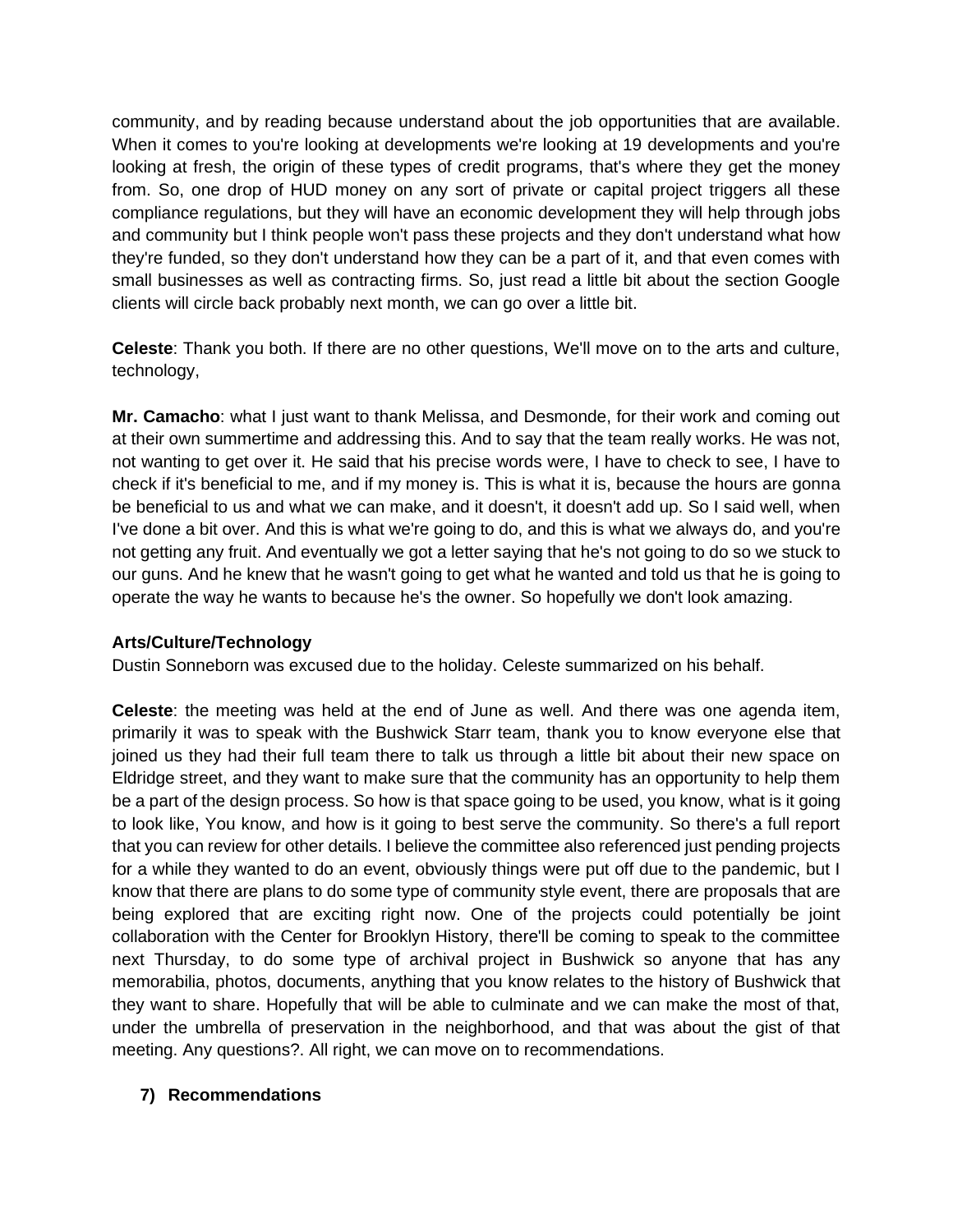Economic Development + Permits and Licenses

**Melissa**: So, the recommendations from the committee are as follows. We moved to approve the applications, as is with the internal sales of alcohol, hours as stated in the committee meeting, and I can reference those now. So Cocteau magic 17 Wipe off Avenue, Monday through Wednesday from 5pm to 2am Thursday through Saturday from 5pm to 4am, and Sundays from 5pm to 12am, and planning from 430 and 428 Troutman Street are the same. As stated in the previous meeting, we were just able to provide some clarity around the hours and the expectations. money cat located at 544 Wilson Avenue, we extended operating hours, or seven days a week, Monday through Sunday, from 12pm to 12am. And, with, of course, in compliance, no sign off at 12am On Sundays, and then Jason Kleiman from juice 814 46 Myrtle Avenue. The committee will not provide a letter of support, and they ended up pulling their application. Anyways, that is the recommendation from the committee.

**Celeste**: Is there a motion for a blanket vote for these applications for a collective vote? Andrew Choi made a motion for a blanket vote. It was seconded by James Fitzgerald. All were in favor, so moved.

**Celeste**: Now, a motion for the recommendation?

Desmonde made a motion for the committee's recommendations. It was seconded by Elvena Davis. All in favor, so moved.

Housing and Land Use

**Anne**: Point of clarification, Celeste, as it is a zoning text amendment, we are allowed to give feedback but they do not need to-they don't need a vote from us, but I think we should discuss right now how we best want to respond to this and make sure our wishes are clearly understood. Is that correct?

**Celeste**: So there is an option for a vote, regardless of whether or not it's a zoning text amendment. The options are the same, yes, no, yes with stipulations or no with stipulations.

**Anne**: So I think like I wasn't clear in my question to it, unlike in say you learn where it is part of ULURP it's cooked into that process. Is that the case, I don't believe that is the case.

**Celeste**: It is not required but it is like I said before an option, so you can choose to vote with those four, or you could just provide feedback, it's up to the board.

**Anne**: So I just want to say I think that there's so many strong feelings and we should absolutely take a vote. My point is that this is not a binding vote.

**Celeste**: None of them are binding. They're all advisory.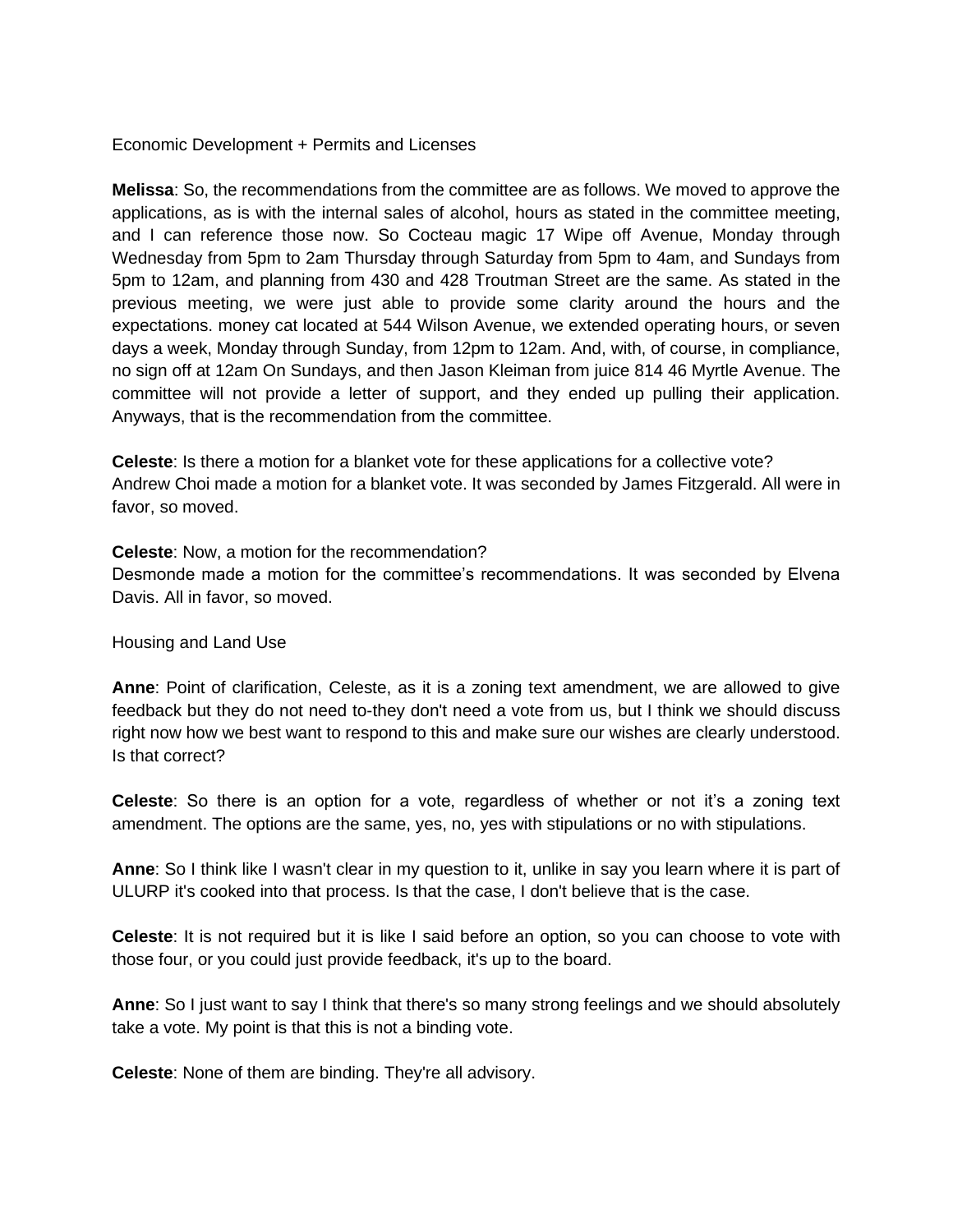**Mr. Camacho**: Tonight, the recommendation is that we don't want to change this, we're not we're not catering to changing, allowing them to change the zoning amendment, so I make a public vote that and all the boards are making an effort to see an update to the time we didn't really didn't change it if they apply. We're not going to agree to those terms and conditions. It is what they want to do, they want to give them the right to do what it is they want and they want to make money and they want to. That's what it is basically just like everybody's gonna have a nice take that I make a recommendation that turns somebody down.

**Celeste**: If I may add really quickly. If the board would like to, you can also include the feedback that was provided from the last committee meeting as part of that now, just to provide a little bit more information on that recommendation. So up to you. Got it. Anne: I'm sorry, could you reiterate that?

**Celeste**: Yes so I was just saying, in addition to Mr Camacho's no, the Board may consider, the committee may consider recommending that you include the feedback from the meeting specifically for open restaurants as part of the motion, just to provide more context for that. It's up to the board though.

**Anne**: And I would recommend including that feedback. It is available for everybody to review. I do think it's incredibly important that the specific concerns that everyone raised today in these meetings, or in this conversation and also on June 29 There's a lot of detail. And I think it's, there's a lot of thoughtful, thoughtful criticism that should absolutely be included. So, I would like to add that perfect

**Celeste:** so, Mr Camacho, I have here no change to the zoning and to include the feedback from housing and land use, are you comfortable with that as a motion. Yes, yes. Okay. Is there a second for this motion? Andrew Choi seconded the motion. All in favor, so moved.

Parks and Recreation

**Mr. Camacho**: There's only two Saturdays and Sundays from eight to eight. On Monday through Friday from six to eight. Remember the spool earlier. And then he's gonna get on our street from eight to eight Saturdays and Sunday, Monday through Friday from six to eight and a super team is going to use sector four from eight to eight, and Monday through Friday from six to eight, and then a portion is going to be NY am to 7pm Saturdays and Sunday and Monday Tuesday Wednesday Thursday Friday from six to eight, and the school to use during the time when they're not usually so they want to see.

**Celeste**: Is there a motion for this recommendation from the parks committee. Barbara Smith made a motion for the committee's recommendation. Raul Rubio seconded the motion. All were in favor, so moved.

# **8) Old Business**

None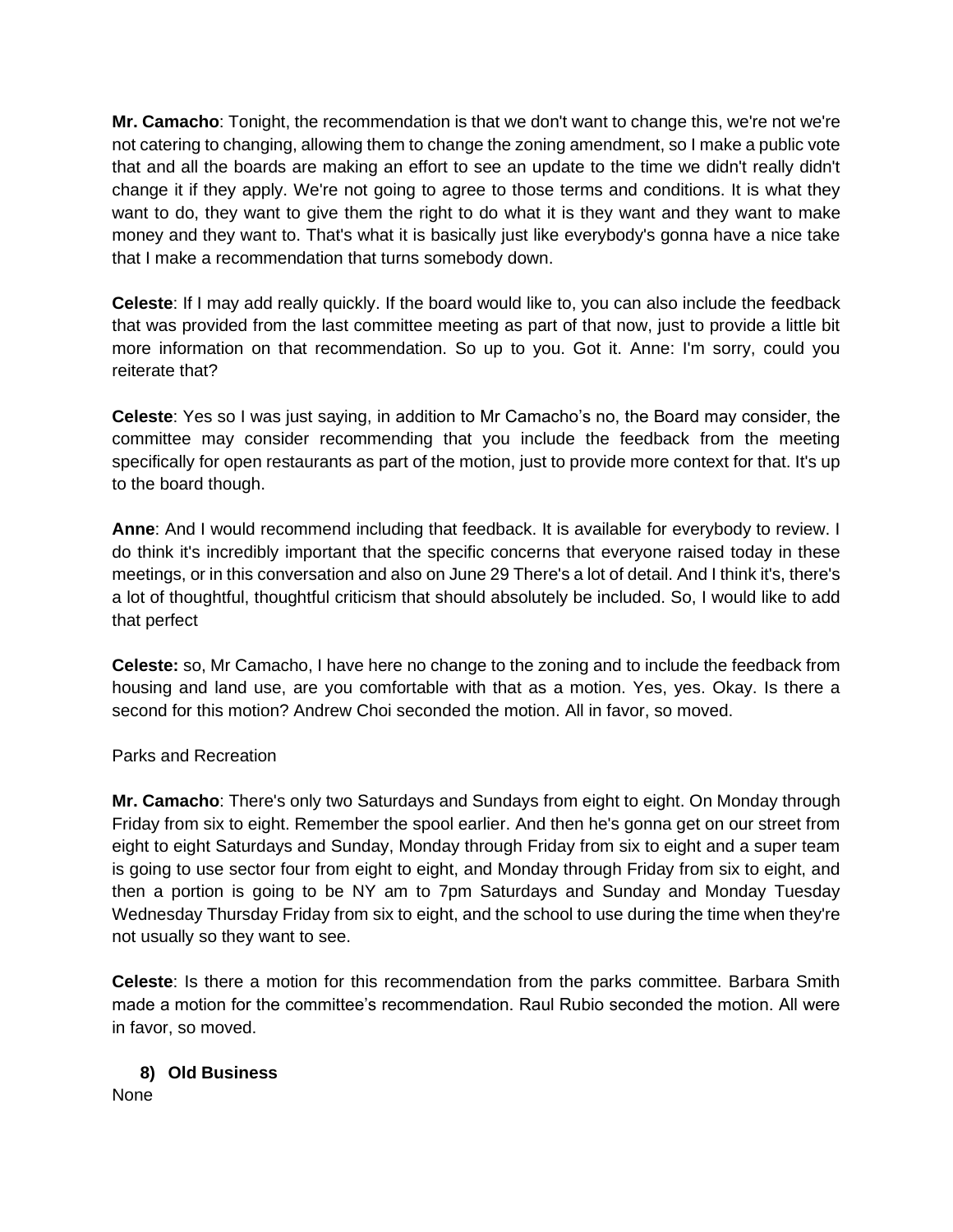#### **9) New Business**

None

**Joshua Brown:** We have Sandy Nurse. Is there a possibility we can have a short speech? She's gonna come in if possible. The board allowed her to speak.

**Mr. Camacho**: I think she left. I'm not too sure. I think I saw a message and I just had to leave because I saw. Yeah, She just jumped out, or just.

**Celeste**: Alright, that's okay thank you, Samy, did you have anything?

**Samy**: Okay, you call me. Yeah, super quick and I don't know if this is the right moment to bring it up but whether to see is for the next transportation committee to evaluate and can be made to review the request for a stop sign on some sort of live or any measures to prevent accidents in the intersection of evergreen and bleacher or there have been several car accidents, last week, including one, we're getting through the children have so Martha Brown and I will be working on a petition with neighbors, but hopefully can be finished by the next meeting, to get some guidance from the community. Certainly what happened. Well, there is not a stop sign in the Evergreen intersection by Sunrise Sunset Cafe, And of course continue Bleecker is, you know, like a highway so cars are continuing to bikers and it's a very dangerous intersection, and I knew that this is just one blog from DSM, five, so he's still at school area so maybe it had an evergreen and both those streets have the school safety measures but one block away. Leaker does not in this card start giving out like rounds and children were bleeding from the nose and they were saved by Hon so all over 40 neighbors came out, and everyone heard the noise and really they're all aware or even in agreement that something needs to be done.

**Celeste**: So, wow, absolutely I will speak to Louisa about this. Typically these types of requests do go through the board's office and we can follow up directly with the OT but if anyone ever wants extra support from one of the board's committees, just feel free to reach out to me and I will make sure to connect you to the leadership for that committee, and then get you on the schedule for the next meeting. Okay. All right, any other new business? Thanks, hearing no other new business, we'll move on now to announcements.

#### **10) Announcements**

**Celeste**: a minute and a half, if folks can please raise their hands if they have an announcement, it'll make things a lot easier. I do not have the same list that I usually have. I'll give you a few more seconds to raise your hands. Any announcements? Going once, going twice.

# **Ramon Pebenito** - Senator Julia Salazar's office

Good evening everyone, this is Ramon from Senator Salazar's office again. We recently have just promoted from within our office, our new Chief of Staff and so I put Ms Isabel Anreus' personal cell phone which she wanted me to convey to you all there in the chat and I'm happy to say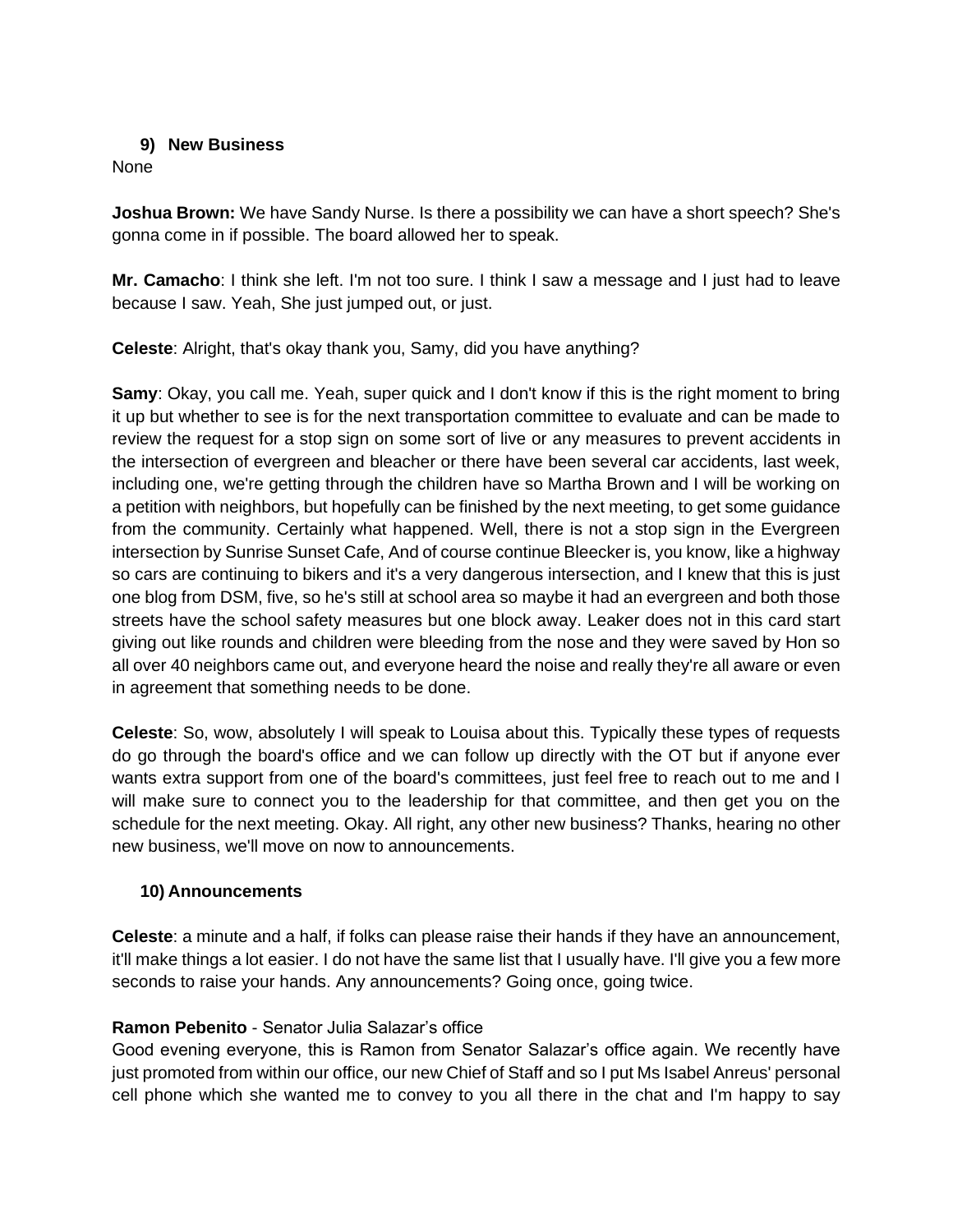verbally to those listening on the line. The number is 908-370-8790 and I've email address, I'll say to those who are listening on the phone. Anreuse@nysenate.gov. So we are accountable to her. Chief, Chief of Staff, and you know we really always standard so if it should happen to be the case that an elderly person in from the community should reach out to our office and there's maybe an insert, where maybe is not trained properly to deal with as many people, you know, we'd love to hear about that. We'd love to hold everyone accountable because that's what our job is as representatives of the community. So, you know, please reach out to our student staff, your information is right there. Thank you so much. Miss Barbara. And then, Isabel and race, Miss Barbara. Yes. All right. Thank you, Ramon,

#### **Jibreel Jalloh** - Office of Public Advocate Jumaane Williams

Hello Can folks hear me? Yes. Hey, good evening everyone, thank you for acknowledging we just want to know first off, welcome everyone back from the summer congressional members and chairs I am Toubro John Lawson is a broker or advocate for the New York City Public Advocate office just want to quickly bring greetings on behalf of Jumaane Williams, and just again intro myself to any new members of job my informal chat. If anyone needs help with anything city related or storm any applications or anything like that was in the city, please reach out to the office, please reach out to me, it is, again, congrats. Members, Thank you for the time and look forward to it for sure.

**Mr. Camacho**: Thank you so much. Thank you, gentlemen, for being a great help with us. I appreciate it very much. I see you all the time. Thank you so much. We're gonna need you for this form, if we do because we want to make sure that we will continue today. **Jibreel**: 100% always happy to support you knowing what your mind loves, loves you or not. Yes and thank you so much.

# **Marcus Harris,** Office of Brooklyn Borough President Eric Adams:

This coming Saturday from 11 to four at Brooklyn Borough Hall in the plaza behind Borough Hall, we'll be doing an adopt a shelter pet program. So that will be this Saturday from 11 to four. In addition, on Sunday at noon, we will be partnering with the People's Republic of China for autumn. Moonlight Lancer and celebration, so you can come out on Thursday, from 11 to four and Sunday at 12, there'll be a lot of festivities of course everything being socially distance and safe. We asked if you do come that you have a mask if you don't think we will provide you. Thank you.

**Celeste**: Last call for comments.

**Mr. Camacho**: Can I follow up? Ramon. Yes, there are there, there are situations that I would like to speak to the senator in regards to our senior and the hardship that our seniors are having in regards to finding I know, I know that the senator is an advocate or trying to find homes for our seniors, because I know we have one member that's also a veteran, and I'm very sick and she's in NYCHA complex, and we want to see if we can plan for her to senior will be her. Her and her father are here, they are raised and I know them very well. It was called Imagine Sad to see my seniors go away to pray for the dinner happy and being and we want to make sure we bring them back home. Is there any way that we can work with the center and see if we can work something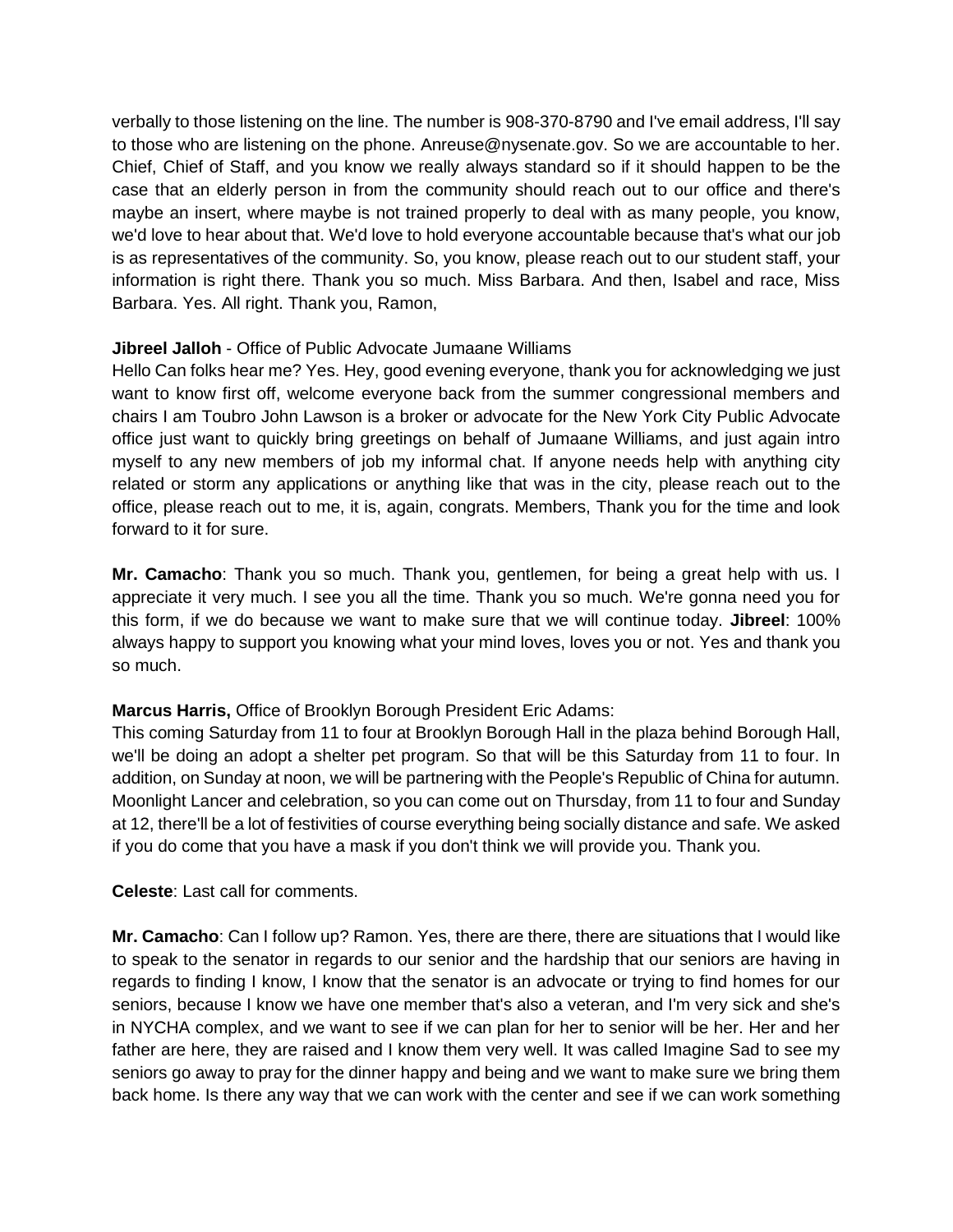out what we are seeing is that Congress I'm seeing too much of that as going on that our seniors are going into Soto because they don't want to go until the buildings are taken away from them, taking them away from us and we really need to bring us to seniors that we may try trying to call to try to bring back home and you're having issues and they're in Florida, and she's working and she's a veteran, which is trying to help with what's taking so we're really grateful that we do X anymore for anyone who really needs to sit with her and find out what's going on now seniors with a permanent senior housing for our seniors, and she works for the New York City Department of Health, so she's out there right now, getting those people that came from Afghanistan to accomplish out to the people that just came from my dad and that he wasn't a father, on their own 80 years old. And another one. This is designing, we can keep reading, a senior right there and our family and so I'm echoing that we need to sit down and we need to find out what it is that we can do to make sure people are not all elected officials that are on. I'm going to echo my seniors, for my people. It kind of breaks my heart to see that our board members and our families are getting pushed out, and it's hard for them and they work, we know we all have to tell them. And we got a course and hope I've seen is, most of all the barnacles and we really need to do it now because it breaks my heart to see all our seniors, being treated that way, the nation. The remaining of their land should be comfortable for governments to take them to heaven. They can't go on living. And we got to make sure because we're all going to be there.

**Ramon**: I want to I want to, you know, I've heard those same sentiments as you want to say blanket Yes, whatever you said you just simply tell us what to do. There we go. And, you know, I just want to reiterate this one fundamental belief which is two things. One, we're all God's children and I want a woman who is beyond acceptable for those who live and strive for so long, to not have comfort and dignity in their old age, so I want to let you know if it really was up to us. We would have been a lot faster on some of this stuff. Some people who should be here in our hands. As you know, Senators aren't dictators, I really wish to work because we had, we'd have a good one. Well, you know, these are what they are.

#### **Mr. Camacho**: Thank you.

**Desmonde**: But there's the issue with, thankfully, there has been an extension on the eviction moratorium, but there is now an extension on the key way for mentors and business owners who have lost stuff, during COVID. How is and is the governor saying that they're not going to go ahead and move forward. But this is an issue that's going to cause more of a crisis. What is it, how are you guys or. Has anyone addressed the fact that, yes, it but New Yorkers still need that financial subsidy, it's just, it's just there. That's a fact. Especially after either. Then, the damage now let's move on to basement apartments which were low income in the first place, and trying to find other apartments, and now we have no income, and no doubt.

**Ramon**: Yeah, no question, you know, it was not as much. It was just as much of God as it was the failure of the camera infrastructure. And also, We're working. We're also at the mercy of other executive agencies and other executive officials, but that does not mean we cannot continue to agitate. The senator met with Governor Hochul when she first came in as you know, especially with the Brooklyn area senators, and the entire thing was hinged upon the entire, like Colyton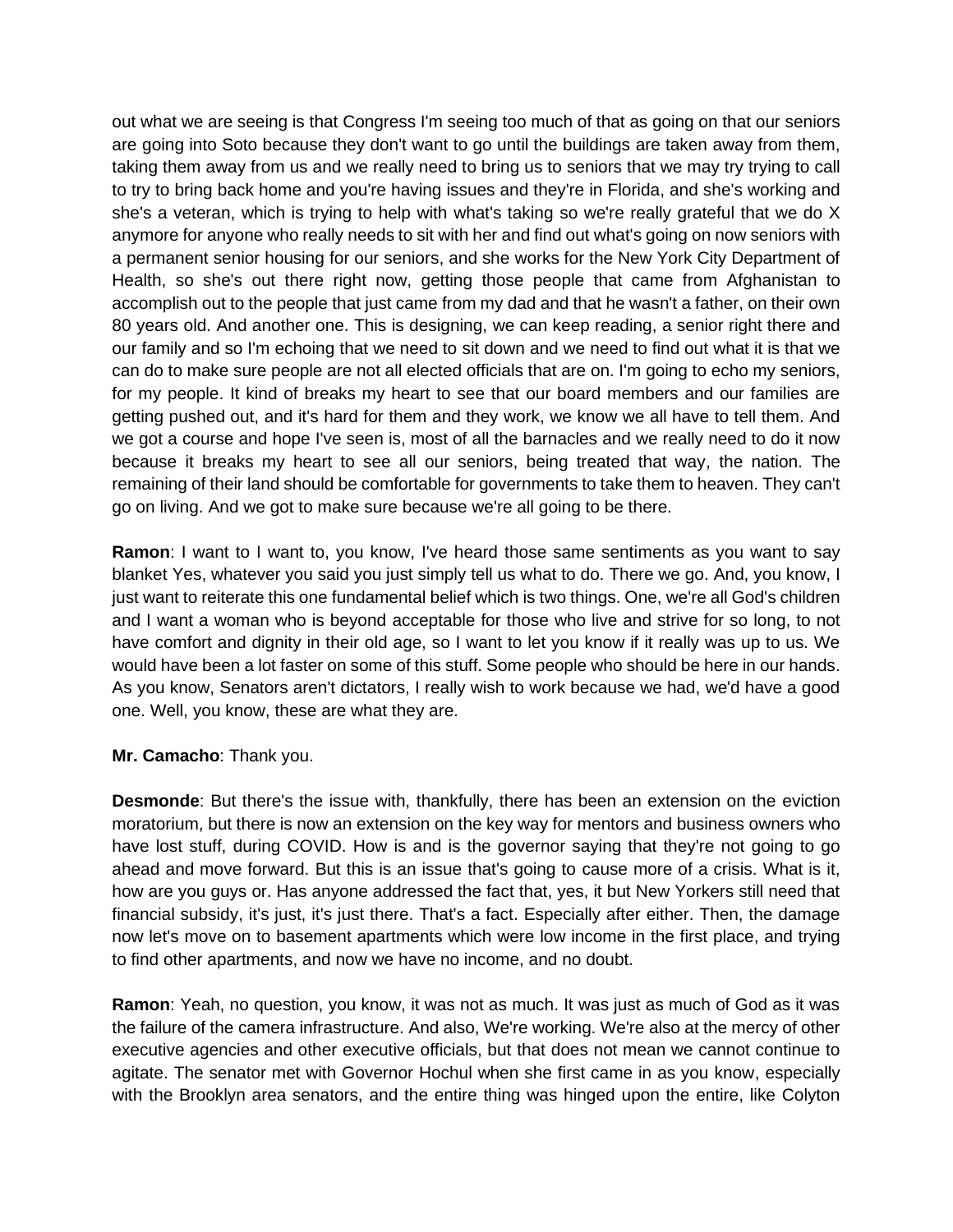curtain and hinged upon expediting understandings, academic benefits. It's essential. And that requires unity, federal, state, municipal, and we have something like that. And that's where we are, I cannot make something to tell you that it's going to be resolved in 48 hours. However, we are looking at the first moment that something happens of course we have to report. But I have given you God's honest truth on it, you see that it's going to play more people into either small, small businesses closing or not in small businesses even entrepreneurs who are trying to start their business closing,

**Desmonde**: I just, I just, I just see a really big issue, workers and everything and, and, again, as a business owner, like you know I tapped into my savings to make sure that my employees, and everybody else got what they needed and so and I know my partner's sins I think so, I don't. I just don't see cutting the benefit. I understand people like well, they go back to work, they're going back to work with jobs that are, you know what I mean. So I want a shortcut basically every single day. Much of the anguish and anxiety is based on the fact that hundreds and millions of dollars allocated for us, for the people here in Europe as a joke, that's why they weren't enough for two months. Right. No one got that way. We were promised it so it's a dysfunctional system, but rather than cry about how it's a dysfunctional system which is so often the case, we tend to need visual invigilate Congress in any past year I'm not expecting today that maybe you know we're gonna work out and then maybe even if it's a roll, we'll have sex. I'm not expecting that I'm just letting you know that she's concerned if you can take that back with your meetings, that would be amazing.

**Ramon**: I mean seriously so I'm gonna just, I just mentioned one small business owner who has a refrigerator right he lost all of his produce right during this pandemic, you know, because of the lack of inventory coming in. Everything had to be thrown away. Right. And what are we doing? Seriously, what do you do with that happen everybody, you know it's a hole right. Everybody needs to be made whole. We're not there.

**Celeste**: Thank you so thank you Desmonde and thank you, Ramon and please absolutely keep us posted. We can bring any updates to the Economic Development Committee and however we can be helpful. We will absolutely do that. Just to make sure these concerns are amplified. So I believe that concludes our announcements. I don't see any other hands raised.

# **Andrew Choi**, CB4 Board Member

So I can make one small announcement, it's really quick. And so I knew that you mentioned social media accounts. I just looked at our Twitter account right now and it only has nine followers, so everybody on the board if you have a Twitter account, and anybody here, especially people in our elected officials offices, it's @bk\_cb4. Okay, cool. Yeah. And our first post was two days ago, follow us on Twitter.

**Celeste**: Thank you, Andrew.

**11) Second Roll Call**